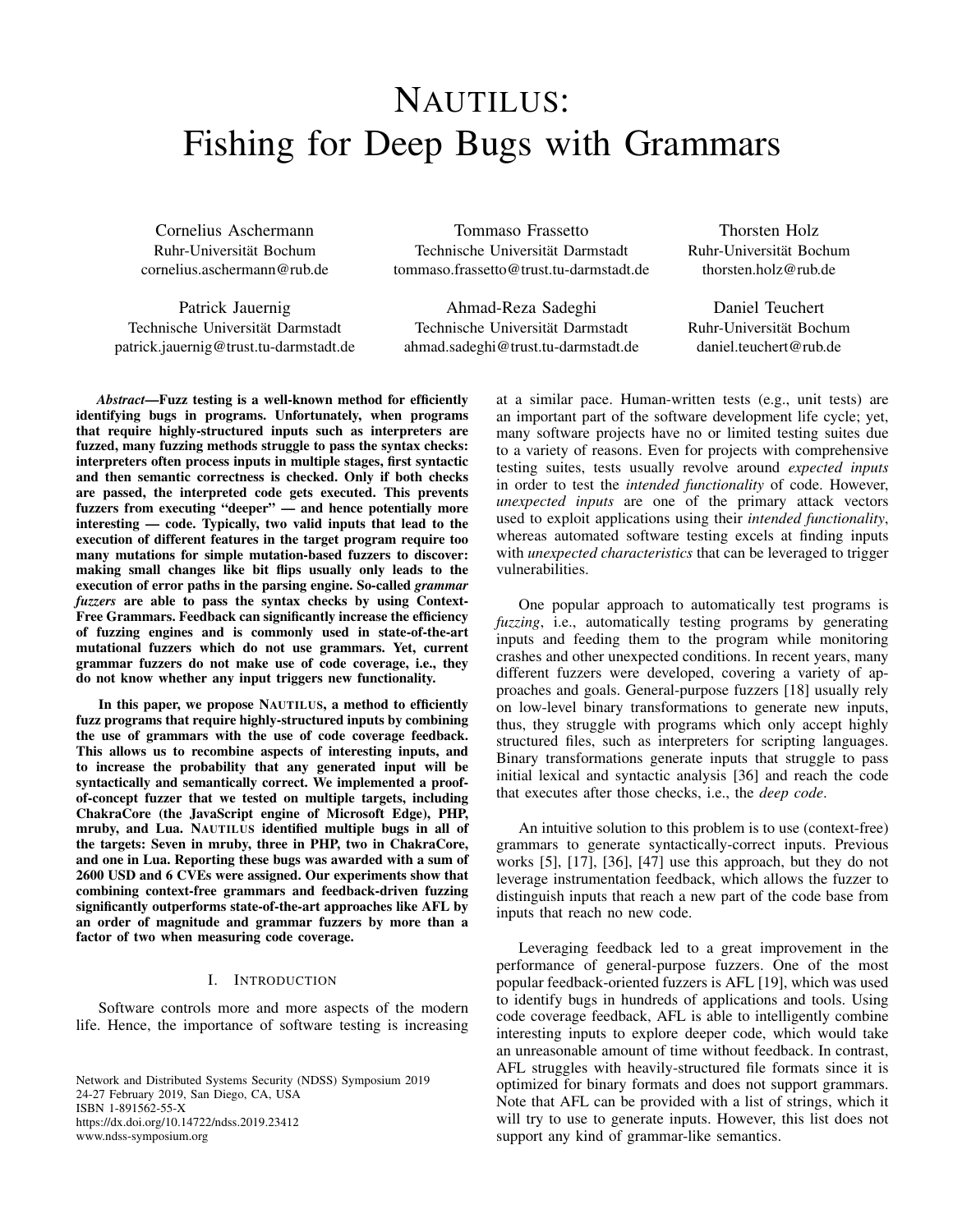Most coverage-driven fuzzers, including AFL, require a *corpus* of inputs which they use as a basis to start the fuzzing process. A good-quality corpus is crucial to the performance and effectiveness of the fuzzer: any code path that is used by the corpus does not have to be discovered by the fuzzer and can be combined with other inputs from the beginning. Getting such a high-quality corpus is not trivial: if the language accepted by the target application is widely used, one approach is to crawl publicly available examples from the Web [\[49\]](#page-14-2) or from public code repositories. However, those examples are likely to skew towards very commonly-used parts of the grammar, which use well-tested parts of the target application. Naturally, security researchers often want to test features which are rarely used or were introduced very recently, which are more likely to lead to bugs in the target application. Acquiring a corpus to test those features is clearly harder, while writing examples manually is very expensive.

Goals and contributions. In this paper, we present the design and implementation of a fuzzing method that combines description-based input generation and feedback-based fuzzing to find bugs *deep* in the applications' semantics, i.e., bugs that happen after lexical and syntactical checks. Our prototype implementation of this concept called NAUTILUS requires no corpus, only the source code of an application and a grammar to generate inputs for it. One can start fuzzing with NAUTILUS using publicly-available grammars [\[6\]](#page-13-4). The fuzzing process can then be fine-tuned by removing uninteresting parts of the grammar and adding additional information about the language, e.g., by incorporating function names and parameter types taken from the language documentation, which can be easily automated. Additionally, NAUTILUS allows the user to extended grammars with additional script. These scripts allow NAUTILUS to generate any decidable input language to further improve its ability to generate semantically correct inputs.

However, NAUTILUS does not just generate interesting initial inputs. The fuzzing process itself also leverages the grammar by performing high-level semantic transformations on the inputs, e.g., swapping an expression for a different expression in a program. By combining these mutations with the coverage feedback, NAUTILUS can create a corpus of semantically interesting and diverse inputs and recombine them in a way that drastically increases the probability of finding new inputs which are both syntactically and semantically valid. As we evaluate in Section [VI,](#page-6-0) those two advantages give NAUTILUS a significant advantage over state-of-the-art fuzzers. Additionally, NAUTILUS was able to find new bugs in all the targets it was tested on: seven in mruby<sup>[1](#page-1-0)</sup>, three in PHP, one in Lua, and two in ChakraCore.

In summary, our contributions in this paper are:

• We introduce and evaluate NAUTILUS, the first fuzzer that combines grammar-based input generation with feedbackdirected fuzzing. NAUTILUS significantly improves the efficiency and effectiveness of fuzzing on targets that require highly-structured inputs—without requiring any corpus. To increase expressiveness, NAUTILUS supports Turing-complete scripts as an extension to the grammar for input language descriptions. This can be used to create descriptions for complex, non-context-free input languages.

- We describe and evaluate several grammar-based mutation, minimization and generation techniques. By combining coverage feedback and grammar-based splicing, NAUTILUS is able to generate syntactically and often semantically correct programs, outperforming traditional purely-generational fuzzers that spend significant time generating and testing semantically invalid inputs.
- We found and reported several security bugs in multiple widely-used software projects which no other fuzzer in our evaluation found.

To foster research on this topic, we release our fuzzer at [https://github.com/RUB-SysSec/nautilus.](https://github.com/RUB-SysSec/nautilus)

## II. BACKGROUND

## *A. Fuzzing*

Fuzzing is a quick and cost-effective technique to find coding flaws in applications. Traditionally, there are two ways for fuzzers to generate input for target applications: mutation or generation.

For mutational fuzzing [\[15\]](#page-13-5), [\[19\]](#page-13-3), a well-formed corpus of *seed* inputs, e.g., test cases, is modified using geneticsinspired operations like bit flips, or recombination of two inputs (*splicing*). These modifications can be either random (brute force), or guided using a heuristic. More advanced techniques are either taint-based [\[24\]](#page-14-3), [\[27\]](#page-14-4), [\[29\]](#page-14-5), [\[43\]](#page-14-6), [\[50\]](#page-14-7), symbolic [\[26\]](#page-14-8), or concolic [\[31\]](#page-14-9), [\[32\]](#page-14-10), [\[46\]](#page-14-11) (a portmanteau of concrete and symbolic). Taint-based fuzzers try to track down input bytes that, e.g., influence function arguments, while symbolic analysis treats some of the input bytes symbolically, and uses symbolic execution to explore new paths. Concolic execution combines these techniques: dynamic analysis (e.g., guided or taint-based fuzzers) is used to get as many new paths as possible, then, corresponding concrete values are passed to a symbolic execution engine to take new branches (guarded by more complex checks) to explore new paths. These new paths are the input for the next iteration of dynamic analysis. A popular mutation-based fuzzer is the heuristically-guided fuzzer AFL [\[18\]](#page-13-0). AFL uses new basic block transitions as a heuristic for coverage.

In contrast, generation-based fuzzers can generate input based on a given specification, usually provided as a model or a grammar. For example, if the target application is an interpreter, the underlying grammar of the programming language can be used to generate syntactically valid input. This allows them to pass complex input processing, while semantic checks remain challenging for these approaches. Furthermore, many generation-based fuzzers not only require a grammar, but also a corpus [\[36\]](#page-14-0), [\[47\]](#page-14-1). Creating such a corpus may be cumbersome, since the corpus should ideally contain valid as well as invalid test cases, since together they can be recombined to valid, crashing inputs [\[36\]](#page-14-0).

Orthogonally, fuzzers generally can be divided into blackbox and white-box fuzzers. While black-box fuzzers do not require insight in an application, only needing a (large) corpus, white-box fuzzers leverage extensive instrumentation and analysis techniques to overcome conditional branches and track

<span id="page-1-0"></span><sup>&</sup>lt;sup>1</sup>CVE-2018-10191, CVE-2018-10199, CVE-2018-11743, CVE-2018-12247, CVE-2018-12248, and CVE-2018-12249.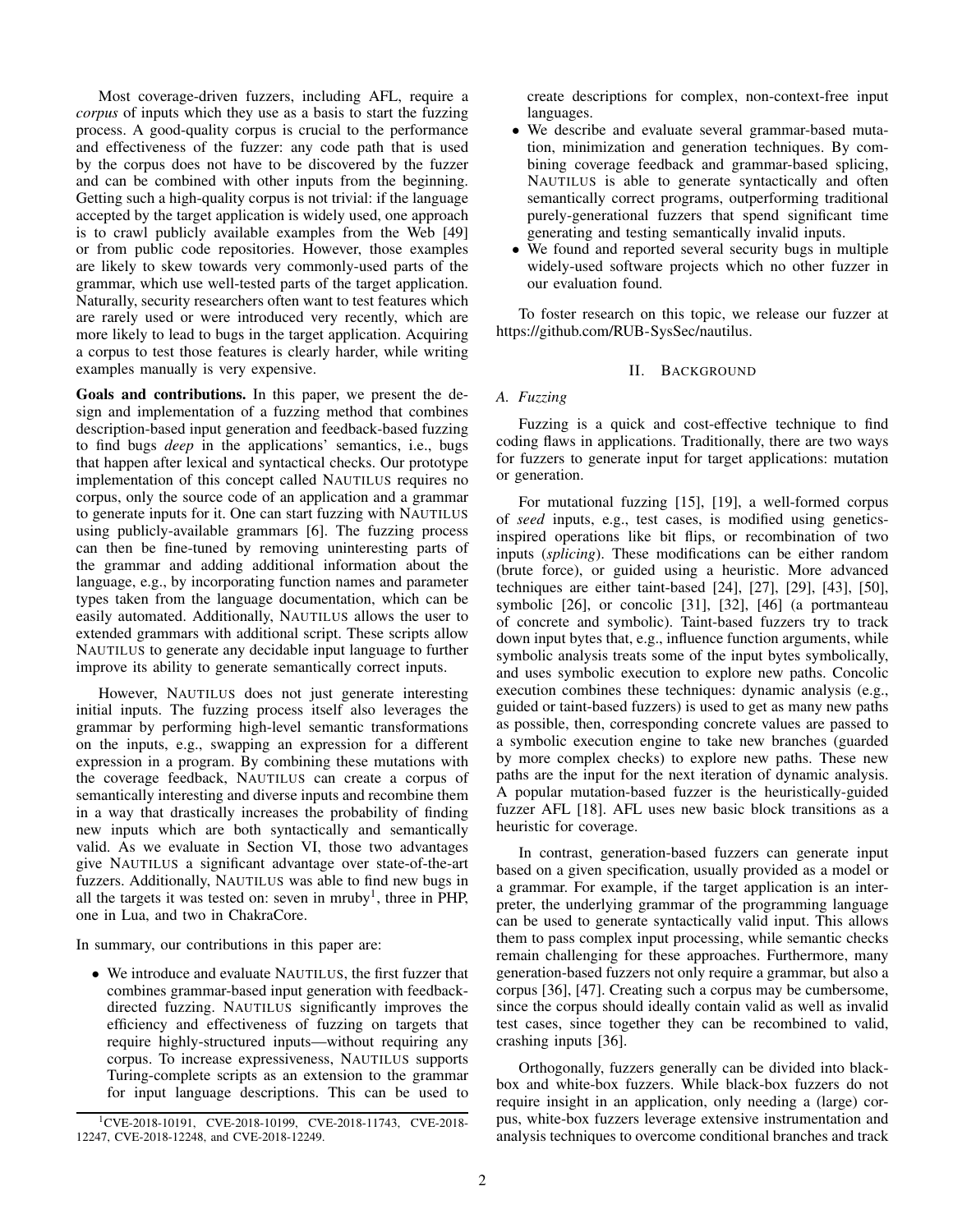code paths taken. White-box approaches try to systematically explore new code paths that are harder to find for black-box fuzzers, however, increasing analysis also induces a decreasing number of test cycles per second.

## *B. Context-Free Grammars*

Applications often require highly-structured input, which a conventional mutation-based fuzzer cannot easily provide. Context-free grammars (CFGs) are well-suited to specify highly structured input languages. Here we give a short definition of CFGs and an introduction to how they can be used to describe input languages. Intuitively, a CFG is a set of production rules of the form "Some variable X (non-terminal symbol) can be replaced by the following array of strings (terminal-symbols) and variables". Additionally, a special start non-terminal specifies where to begin applying these rules. The input language described by the CFG is the set of all strings that can be derived by applying any number of rules until no more non-terminals are present.

More formally, a CFG is defined as a tuple:  $G =$  $(N, T, R, S)$  with:

- $N$  is a finite set of non-terminals. Non-terminals can be thought of as intermediate states of the language specification.
- $T$  is a finite set of terminal symbols. N and  $T$  are disjoint.
- R is a finite set containing the *production rules* of the form  $A \to a$  where  $A \in N$  and  $a \in^* T \cup N$
- $S \in N$  is a non-terminal which is the start symbol. Every word generated by the CFG needs to be derivable from S.

Since the left-hand side of each rule consists of *exactly* one non-terminal, the possible derivations only depend on one nonterminal and no context, therefore these grammars are called *context free*.

To derive a string, a matching production rule, i.e., one with the respective non-terminal on the left-hand side, has to be applied to the start symbol  $S$ . As long as the right-hand side of that rule contains a non-terminal, another derivation step is executed. For each step, one non-terminal is replaced by the right-hand side of a rule matching the non-terminal.

Example [II.1](#page-2-0) shows a possible input generation given a grammar G1.

<span id="page-2-0"></span>Example II.1. Consider the following grammar (G1):

```
N: {PROG, STMNT, EXPR, VAR, NUMBER}
T: \{a, 1, 2, =, return 1}
R: {
```

| $PROG \rightarrow STMT$  |                                | (1) |
|--------------------------|--------------------------------|-----|
|                          | $PROG \rightarrow STMT$ ; PROG | (2) |
|                          | $STMT \rightarrow$ return 1    | (3) |
|                          | $STMT \rightarrow VAR = EXPR$  | (4) |
| VAR $\rightarrow$ a      |                                | (5) |
|                          | $EXPR \rightarrow NUMBER$      | (6) |
|                          | $EXPR \rightarrow EXPR + EXPR$ | (7) |
| NUMBER $\;\rightarrow$ 1 |                                | (8) |
| NUMBER $\rightarrow$ 2   |                                |     |

}

# S : PROG

Therefore, one possible derivation from G1 would be: **PROG**  $\frac{(1)}{(2)}$  **STMT**  $\stackrel{(4)}{\longrightarrow}$  **VAR** = **EXPR**  $\stackrel{(5)}{\longrightarrow}$  **a** = **EXPR**  $\stackrel{(6)}{\longrightarrow}$  **a** = **NUMBER**  $\xrightarrow{(8)}$  **a** = 1. Numbers over arrows denote applied production rules. The derived string is **a=1**.

Each string generated by a CFG can be represented by its *derivation tree.* A derivation tree t of a CFG G is a tree whose vertices are labeled by either non-terminals or terminals. The root of  $t$  is labeled with the start symbol, all terminal vertices are labeled with terminals from  $G$  [\[52\]](#page-14-12). NAUTILUS mostly operates on these derivation trees instead of the trees' string representation which we call *unparsed* strings. Derivation trees are NAUTILUS's internal representation for inputs to which it applies structural mutations. However, as many common language constructs are not context free (e.g., checksums, or generating proper XML as the opening and the closing tags need to contain the same identifier), we extend upon CFGs by allowing additional scripts to be used to transform the input.

Since the set of production rules must contain all (relevant) non-terminals and terminals, in the following we define CFGs only through their production rules and a start symbol. To distinguish between non-terminals and terminals, we use uppercase names for non-terminals.

## III. CHALLENGES

Designing a fuzzer requires thorough consideration in order to minimize the effort required from the user and maximize effectiveness of the fuzzer. In particular, we identified four key aspects that are desirable:

<span id="page-2-1"></span>C1: Generation of syntactically and semantically valid inputs. Generated inputs need to pass the syntactic and semantic checks of the target application to reach the next stages of computation. The subset of syntactically and semantically valid inputs is usually much smaller than the set of all possible inputs [\[49\]](#page-14-2). Therefore, it is often hard for fuzzers to go "deeper" and find bugs in the application logic that is guarded by the input validation. Additionally, in many cases the input language cannot be modeled by simpler formalisms such as CFGs.

<span id="page-2-2"></span>C2: Independence from corpora. Current fuzzers often need an initial corpus of inputs, i.e., a set of seed files. Even with well-known software, where a corpus is usually available, acquiring a corpus which targets the new and obscure parts of the application is hard. Acquiring a corpus for internal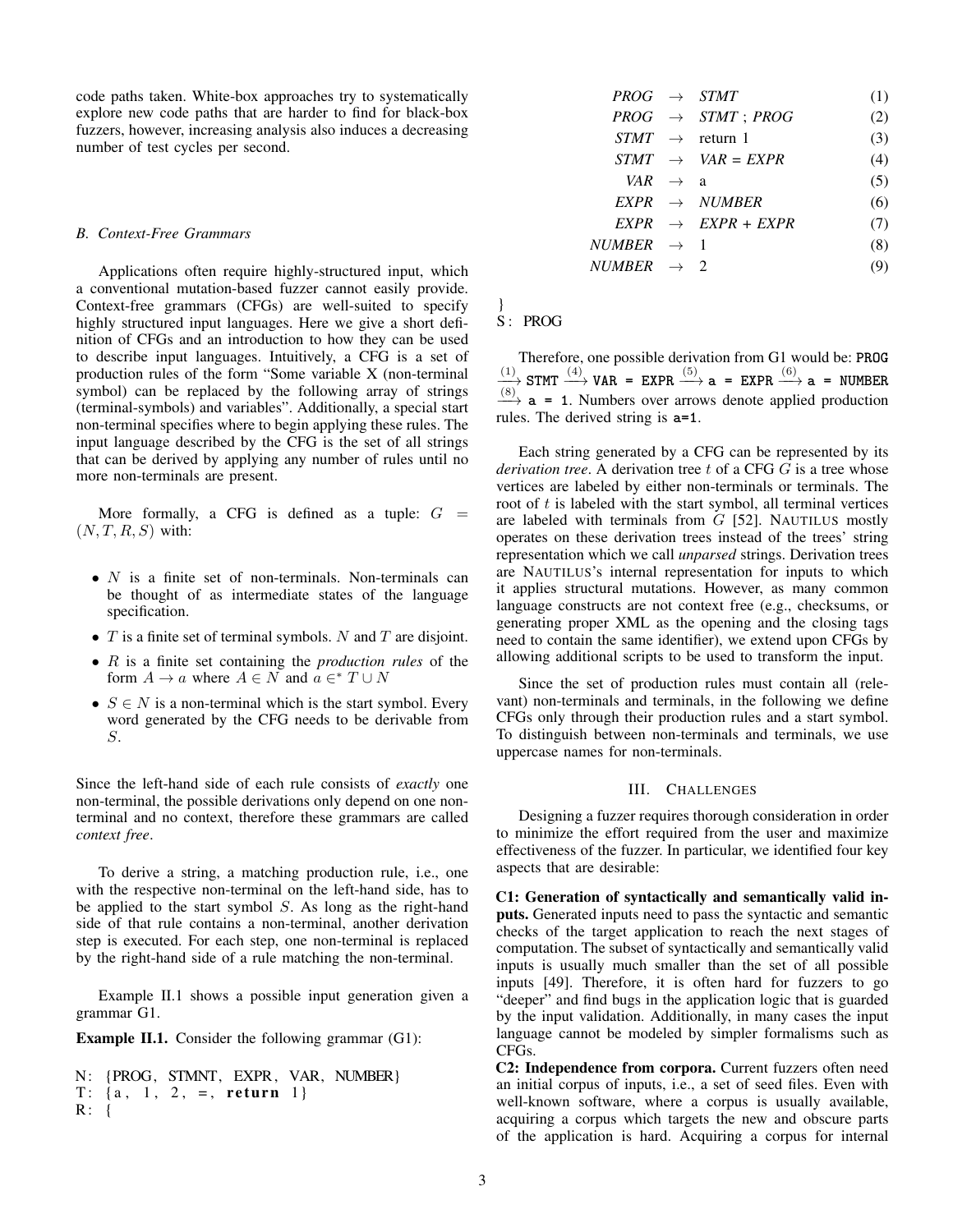<span id="page-3-2"></span>

Fig. 1: High-level overview of NAUTILUS.

or unreleased software is even harder. Hence, presence of a (proper) corpus should not be required to fuzz the application. However, many software projects have a specification of allowed inputs (or a grammar) that can be leveraged instead. In addition, techniques that try to combine seed corpora with input specifications typically need to restrict their input languages to enable parsing, hence, reducing the usefulness of seed corpora when using input specifications.

<span id="page-3-0"></span>C3: High coverage of target functionality. Achieving a high coverage in the target application is desirable to find a higher number of bugs. This mainly relates to two aspects: (1) passing input processing, and (2) steering analysis to explore new paths.

<span id="page-3-1"></span>C4: Good performance. Fast testing cycles, which imply a high number of tested inputs per fuzzing window, is one of the key aspects to increase effectiveness of fuzzers. To ensure high execution rates, the inputs need to be small and the generation method needs to be fast.

We designed NAUTILUS with these challenges in mind: grammar-only input derivation tackles [C1](#page-2-1) and [C2,](#page-2-2) while we use feedback-driven input generation to address [C3,](#page-3-0) and steering input derivation length as well as minimization of interesting inputs to take on [C4.](#page-3-1) In the following section, we explain the design of these high-level concepts.

## IV. DESIGN OF NAUTILUS

A high-level overview of the approach is shown in Figure [1.](#page-3-2) The first step required to use NAUTILUS is to compile the source code of the target application using our instrumentation  $\bigcirc$  to give feedback on coverage information while running. Then, the fuzzer process itself is started, parses the grammar the user provided  $\bigcirc$ , then generates a small amount  $(1000)$  of random initial inputs from scratch  $\bullet$  and passes them to the scheduler. Then, NAUTILUS tests whether that newly generated input triggers any new coverage by executing the instrumented binary  $\bigcirc$ . If it did, NAUTILUS minimizes it using the grammar, and adds it to the queue  $\bigcirc$ . Based on whether new paths can still be explored, the scheduler will either trigger mutation of existing inputs  $\bullet$  or derivation of a new input  $\bullet$ . For inputs in the queue, mutations based on the grammar are applied. The mutation methods include techniques like replacing subtrees with newly generated ones or combining trees that found different interesting features of the target application. After mutation, the input is added to the queue  $\otimes$  and used in subsequent analysis runs  $\otimes$ . This architecture allows us to combine the strength of both grammar fuzzing and feedback fuzzing to recombine existing interesting inputs into more semantically interesting inputs. In the following, we explain the process of generation, minimization, and mutation process in more detail.

## <span id="page-3-4"></span>*A. Generation*

The generation algorithm should produce inputs which use distinct aspects of the grammar in order to maximize coverage (Challenge [C3\)](#page-3-0). Our fuzzer internally only uses the tree representation instead of the unparsed string representation of the word. This allows us to operate on the tree and to define custom unparsing routines. We use the grammar rules to derive random trees from the set derivation trees. If there are multiple rules for one non-terminal, there are multiple ways to select a rule for further derivation. In this paper we evaluate two different approaches: *naive generation* and *uniform generation*.

The naive generation approach is to randomly pick one of the applicable rules. As shown below in Example [IV.1,](#page-3-3) this can lead to a lot of similar inputs being generated. For this reason, we augmented this generation approach with a filter that checks whether the generated input was already generated in the recent past.

<span id="page-3-3"></span>Example IV.1 (Naive Generation). When generating a tree from grammar G1 from Example [II.1,](#page-2-0) there are two rules for the **STMT** non-terminal. If rule 3 is picked, the generation immediately terminates. If rule 4 is chosen, the generation continues, and multiple different trees can be generated. If both rules are picked with 50% probability, half of the generated inputs are **return 1**.

Our other approach, *uniform generation*, is able to uniformly draw trees from the set of all possible trees as proposed by McKenzie [\[39\]](#page-14-13). This approach avoids the strong bias introduced by the structure of the grammar. This algorithm takes a CFG and an integer  $n \geq 0$  and returns strings of length n, derived uniformly from the given input grammar. This algorithm picks the rules based on the number of distinct subtrees that they can generate: for each non-terminal  $n$ , for each possible length  $l$ , for each production rule  $r$  of  $n$ the amount of possible subtrees  $p(n, l, r)$  is calculated. As an example, a rule that can generate four different subtrees is picked twice as often as a rule which can generate two subtrees.

#### <span id="page-3-5"></span>*B. Minimization*

After an interesting input was found, NAUTILUS tries to produce a smaller input that triggers the same new coverage. Minimized inputs have the advantage of a shorter execution time and a smaller set of potential mutations during further processing. We use two different approaches to minimize inputs that found new paths: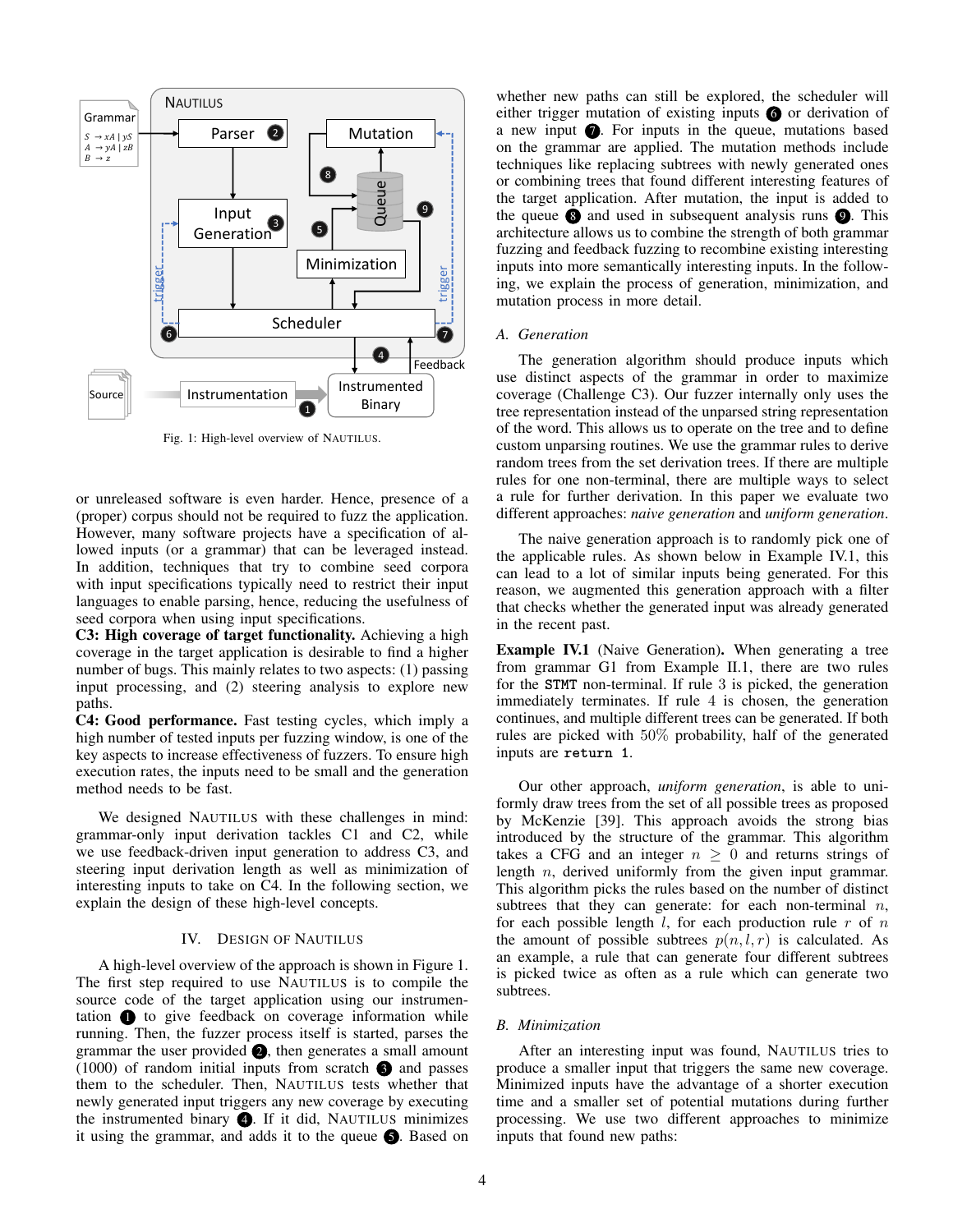

<span id="page-4-0"></span>Example IV.2 (Subtree Minimization). The Subtree Minimization is executed on **a = 1**, replacing the subtree of **STMT** with a smaller one.



<span id="page-4-1"></span>Example IV.3. Recursive Minimization is executed on **a = 1 + 2**, which contains a recursive **EXPR**: both the whole right-hand side, as well as the individual numbers, are derivable from **EXPR**. Using either of the two numbers instead of the addition yields a valid minimized tree.

- Subtree Minimization aims to make subtrees as short as possible while still triggering new path transitions. For each nonterminal, we generate the smallest possible subtree. Then, we sequentially replace each node's subtree with the smallest possible subtree at this position, and check if the new transitions are still triggered by the changed input. If the transitions are still taken, the changed input replaces the original one, otherwise the changed input is discarded (see Example [IV.2\)](#page-4-0).
- Recursive Minimization This strategy is applied *after* Subtree Minimization. Its goal is to reduce the amount of recursions by identifying recursions and replacing them one at a time. Example [IV.3](#page-4-1) displays how a nested expression is minimized.

# <span id="page-4-3"></span>*C. Mutation*

After an input was minimized, NAUTILUS uses multiple mutation methods to generate new tests. Unless specified otherwise, whenever we pick some element randomly, we pick uniformly amongst all options.

- Random Mutation picks a random node of a tree and replaces it with a randomly-generated new subtree rooted in the same nonterminal. The size is chosen randomly and the maximum size of the subtree is a configuration parameter.
- Rules Mutation sequentially replaces each node of the input tree with one subtree generated by all other possible rules.



<span id="page-4-2"></span>Example IV.4. This tree contains a recursion (an **EXPR** node has **EXPR** child nodes). Random Recursive Mutation randomly repeats this subtree recursion (two times in the example) and inserts the result in the already existing recursion. This turns the simple  $a = 1 + 2$  into the more complex  $a = 1 + (1 + (1 + (1 + 2)))$ .

This mutation resembles the deterministic phase used by AFL.

- Random Recursive Mutation picks a random recursion of a tree and repeats that recursion  $2^n$  times  $(1 \le n \le 15)$ . This creates trees with higher degree of nesting. An example application of this mutation can be seen in Example [IV.4.](#page-4-2)
- Splicing Mutation combines inputs that found different paths by taking a subtree from one interesting input and placing it in another input: it replaces one of the subtrees with a "fitting" subtree from another tree in the queue. To do so, it picks a random internal node, which becomes the root of the subtree to be replaced. Then it picks from a tree in the queue a random subtree that is rooted in the same nonterminal to replace the old subtree.
- AFL Mutation performs mutations that are also used by AFL such as bit flips or interesting integers. The AFL Mutation operates on strings, so subtrees are converted into text form before this mutation is applied. This mutation can produce invalid trees which are sometimes interesting to discover parser bugs. This mutation consists of several different sub-mutations:

Bit Flips flip single or multiple bits at once;

- Arithmetic Mutations add or subtract interesting values to numeric values in the string;
- Interesting Values replaces parts of the string with interesting values.

Afterwards, the mutated terminal string is stored as a new *Custom Rule* with the same originating non-terminal and added to the tree, replacing the original subtree. Custom Rules are not added to the grammar, they are saved locally with the tree. This process is depicted in Example [IV.5.](#page-5-0)

## *D. Unparsing*

After NAUTILUS obtained a candidate derivation tree, NAUTILUS needs to generate an actual input from it. This step of turning the derivation tree into a binary file is typically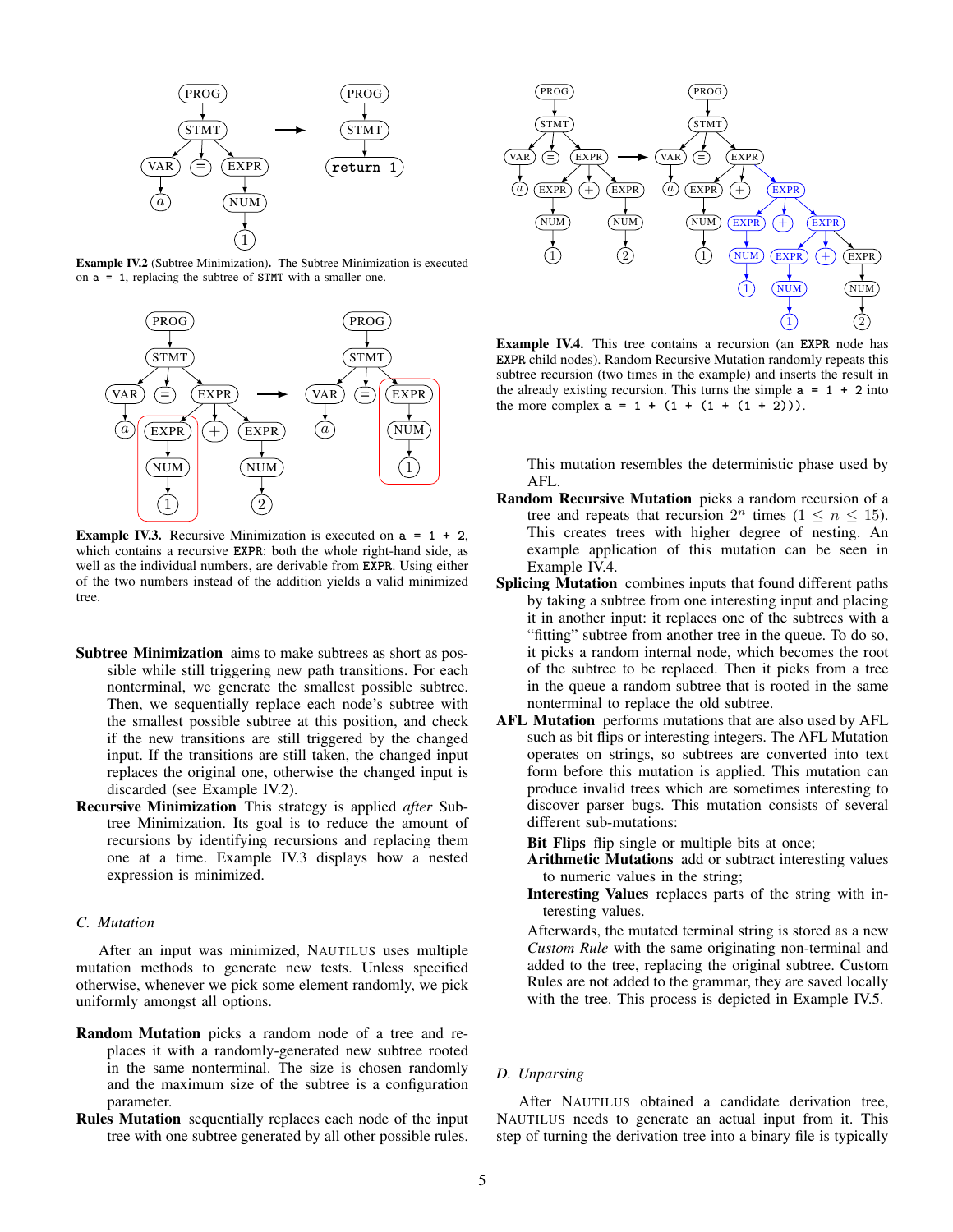

<span id="page-5-0"></span>Example IV.5. In this example, AFL Mutation alters the terminal string of the subtree of the topmost **EXPR** by flipping some bits from **1 + 2** to **1xf** (not valid according to the grammar). Then, a custom rule **EXPR**  $\rightarrow$  "1xf" is created which replaces the subtree, resulting in the input  $a = 1xf$ ;

called unparsing. For true CFGs, this process is straightforward. The unparsing function is recursively defined to concatenate all unparsed subtrees. However, many real-world input grammars are not context free, as mentioned earlier. Hence, we extend rule definitions by an additional unparsing script that can perform arbitrary computation on the results of all unparsed subtrees. Scripting support is one of the big strengths of our generative approach, as there is no need to parse inputs. Therefore, we can freely venture beyond decidable grammars without any disadvantages. Approaches such as Skyfire [\[49\]](#page-14-2) or IFuzzer [\[47\]](#page-14-1) are restricted to grammars which support parsing. Example [IV.6](#page-5-1) shows how this technique can produce syntactically and semantically valid XML documents.

<span id="page-5-1"></span>Example IV.6. Assume that the grammar for XML contains a rule that specifies a simplified tag. Each tag has an ID and a BODY. The corresponding rule is:  $TAG \rightarrow$  $\langle ID\rangle BODY \langle ID\rangle$  In CFGs the opening and the closing ID are independent. Therefore, we might produce inputs such as "<a>foo</b>" by performing the concatenation on the children: **["<","a",">","foo","</","b",">"]**. By extending CFGs with unparsing scripts, the rule turns into  $TAG \rightarrow$ ID,BODY with the unparsing function **lambda |id,body | "<"+id+">"+body+"</"+id+">"**. Thus, we are able to reuse the ID twice to produce a valid XML tag.

## V. IMPLEMENTATION

NAUTILUS is implemented in Rust and its overall architecture is similar to AFL. We use the mruby interpreter to execute the scripts embeddable in our extended grammars. Similar to AFL, NAUTILUS requires the target program to be instrumented. It fuzzes the target in a number of phases. The following sections describe those processes in more detail.

## *A. Target Application Instrumentation*

NAUTILUS shares the concept of AFL's source-code instrumentation: a 64 KB bitmap is shared with the application. A custom compiler pass adds Instrumentations which updates this bitmap based on information about basic blocks transitions performed in the target application. Additionally, the compiler pass adds some code that runs the application in a forkserver to increase the rate at which inputs can be executed.

# *B. ANTLR Parser*

NAUTILUS accepts grammar inputs as either JavaScript Object Notation (JSON), the natural grammar representation used by NAUTILUS, or grammars written for ANother Tool for Language Recognition (ANTLR) [\[1\]](#page-13-6), since more than 200 ANTLR grammars for a number of programming languages are already publicly available [\[6\]](#page-13-4). In order to support ANTLR grammars, we integrate an *ANTLR Parser* component that converts the ANTLR grammar into the native NAUTILUS format. The parser can convert most grammars automatically. In some cases, ANTLR grammars do not specify whitespace, since it is not relevant during parsing; however, whitespace is relevant during input generation. Thus, one typically has to add spaces in a few key rules in those grammars.

## *C. Preparation Phase*

NAUTILUS precomputes some data based on the grammar provided before the fuzzing begins. This data includes:

- $\min(n)$  for each non-terminal n, the minimum number of rules that need to be applied to generate a string which uses  $n$  as the start non-terminal. This data is used by the Rules Mutation (Section [IV-C\)](#page-4-3).
- $p(n, l, r)$  For each non-terminal n, for each possible length l, for each production rule  $r$  of  $n$ , the number of possible subtrees rooted in  $n$ , using  $r$  as the first rule, applying l rules. This information is needed for the Uniform Generation (Section [IV-A\)](#page-3-4).
- $p(n, l)$  For each non-terminal n, for each possible length l, the number of possible subtrees. This represents how many possible subtrees can be generated when applying l rules starting from the non-terminal  $n$ , or, in other words, the number of derivation trees with root  $n$  and l edges. This information is also needed for the Uniform Generation (Section [IV-A\)](#page-3-4).

The algorithm for calculating the minimum length for nonterminals is very similar to the one proposed by Purdom [\[42\]](#page-14-14). The other values are calculated using the algorithm proposed by McKenzie [\[39\]](#page-14-13).

#### *D. Fuzzing Phase*

Figure [2](#page-6-1) shows the workflow of NAUTILUS during the fuzzing phase. After generating some initial inputs, the *Scheduler* decides which input should be tried next: either (i) mutate an existing input with a certain mutation, or (ii) generate a new input from scratch. The scheduler controls a queue which contains all generated or mutated inputs that are still considered interesting, i.e., each of them triggers at least one transition between basic blocks in the application that no other input triggers.

The scheduler processes every item in the queue sequentially. Each item in the queue has a **state** which indicates how it will be processed when taken from the queue. The state can be one of these values:

**init** If an input triggered a new transition, it is saved in the queue with the **init** state. When the scheduler selects an item in the **init** state, the item is minimized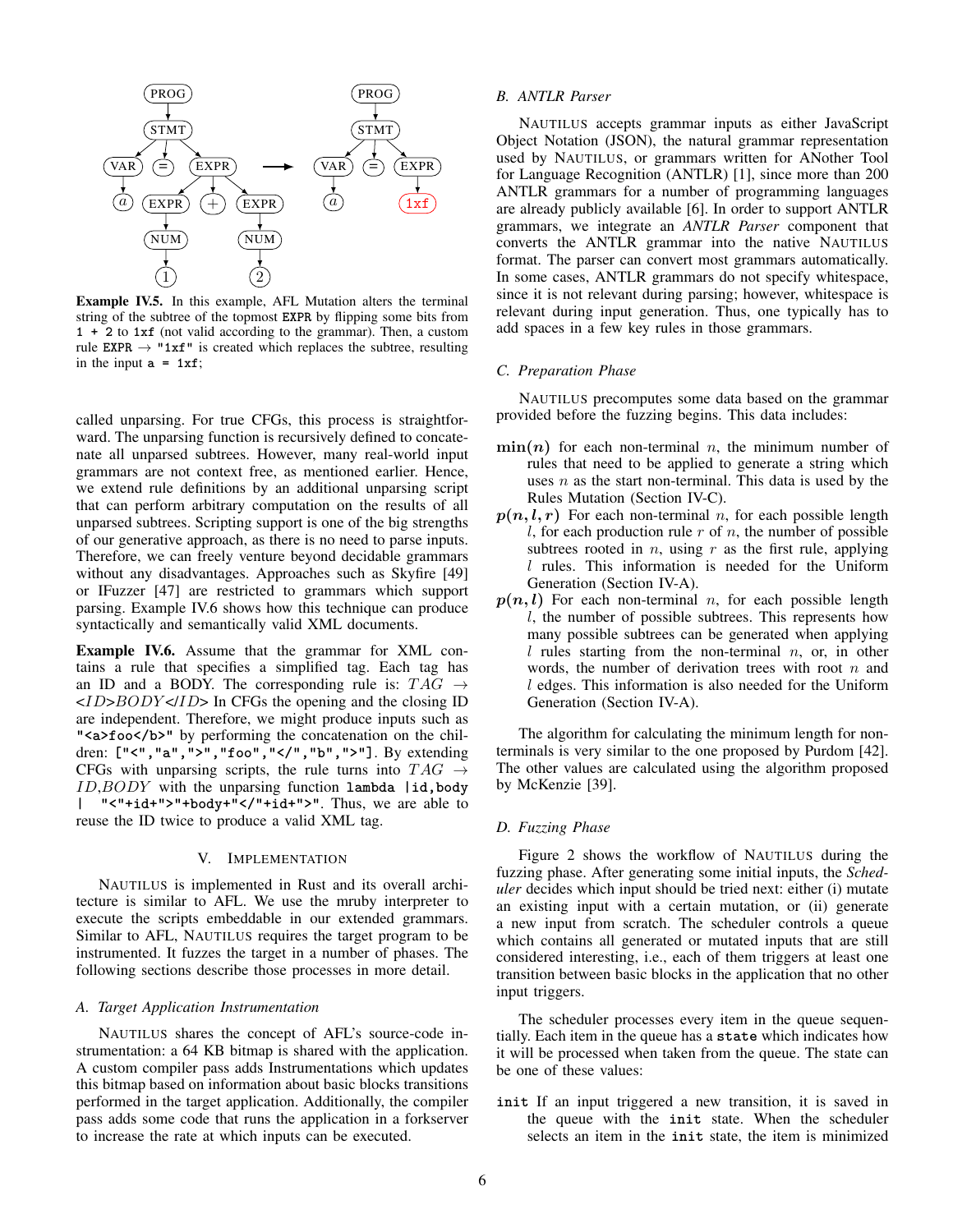<span id="page-6-1"></span>

Fig. 2: Workflow of the fuzzing phase.

(Section [IV-B\)](#page-3-5). After finishing the minimization of an item, its state is set to **det**.

- **det** Items in the **det** are mutated using the Rules Mutator, the Random (Recursive) Mutator, and the Splice Mutator (see Section [IV-C\)](#page-4-3). When the Rules Mutator is done with an item because no more mutations of that type are possible, the item moves to the **detafl** state.
- **detafl** Items in the **det** are mutated using the AFL Mutator, the Random (Recursive) Mutator, and the Splice Mutator. When the AFL Mutator is done with an item, it moves to the **random** state.
- **random** This is the final state of each entry. Only the *Random Mutation*, *Random Recursive Mutation*, and *Splice Mutation* are applied on this entry. In contrast to AFL, we do not finish each stage before we continue with the next input. Instead NAUTILUS only spends a short amount of time (typically a few seconds) on each input, before we continue with the next one. Therefore, we quickly explore those inputs that are very likely to yield new coverage while not spending too much time on unproductive inputs. This allows us to achieve an effect similar to AFLFast [\[25\]](#page-14-15).

After an input tree is selected for execution, it is unparsed to an input string. Then, the target program is run with this input using a fork server similar to the one used by AFL, which can start the target application in a highly-efficient way. There are three possible states that can follow: (i) the target application crashes during the execution, then, the binary representation of the input that caused the crash is saved in a separate folder, (ii) the input caused the target application to take a new path, then, the tree representation of the input is added to the queue, or (iii) the input did not trigger any new transition and the input is discarded.

# VI. EVALUATION

<span id="page-6-0"></span>We tested NAUTILUS on four real-world applications and it found vulnerabilities in all of them. We chose four programming language interpreters as targets since these had well documented grammars. The efficiency of our prototype was also evaluated against other state of the art fuzzers.

Our evaluation aimed at answering the following research questions:

- <span id="page-6-2"></span>RQ 1 Can NAUTILUS identify new bugs in real-life applications?
- <span id="page-6-3"></span>RQ 2 Is NAUTILUS more efficient than other state-of-the-art fuzzers?
- <span id="page-6-4"></span>RQ 3 How much does the use of grammars improve the fuzzing efficiency for target applications with highly structured inputs?
- <span id="page-6-5"></span>RQ 4 When using grammars, how much does the use of feedback increase the fuzzing performance?
- <span id="page-6-6"></span>RQ 5 Does our complex generation method, which requires more computational power than a naive approach, actually increase fuzzing performance, and if so, how much?
- <span id="page-6-7"></span>RQ 6 How much does each of the mutation methods used contribute to find new paths?

Section [VI-B](#page-7-0) describes the bugs NAUTILUS found and discusses [RQ1.](#page-6-2) Section [VI-C](#page-8-0) evaluates the efficiency of NAU-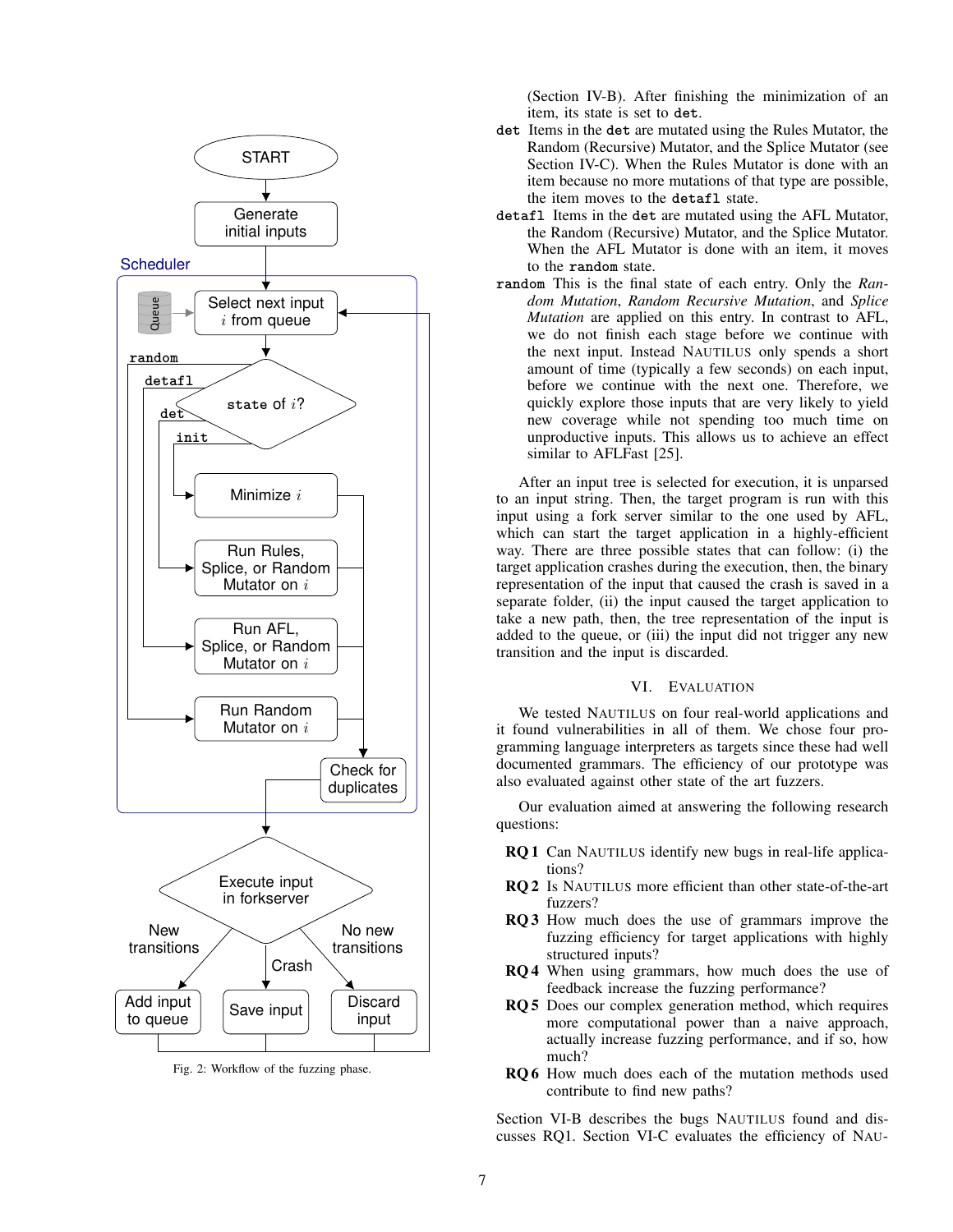<span id="page-7-1"></span>

| Target     | Type                                                                   | <b>CVE</b>     |
|------------|------------------------------------------------------------------------|----------------|
| mruby      | Use after free caused by integer overflow                              | CVE-2018-10191 |
|            | Use after free in initialize_copy                                      | CVE-2018-10199 |
|            | Use of uninitialized pointer in hash.c                                 | CVE-2018-11743 |
|            | Segmentation fault in mrb_class_real                                   | CVE-2018-12247 |
|            | Segmentation fault in cfree                                            | CVE-2018-12248 |
|            | Heap buffer overflow caused by Fiber:: transfer                        | CVE-2018-12249 |
|            | Stack overflow (not fixed yet)                                         | none yet       |
|            | Division by Zero triggered by range() caused by a type conversion.     |                |
| <b>PHP</b> | Segmentation fault in zend_mm_alloc_small                              |                |
|            | Stack overflow caused by using too many parameters in a function call. |                |
| ChakraCore | Wrong number of arguments emitted in JIT-compiled code                 |                |
|            | Segmentation fault in out-of-memory conditions                         |                |
| Lua        | Type confusion                                                         |                |
|            |                                                                        |                |

TABLE I: Vulnerabilities found by NAUTILUS in our targets

TILUS and discusses [RQ2,](#page-6-3) [RQ3,](#page-6-4) and [RQ4.](#page-6-5) Section [VI-D](#page-10-0) evaluates our generation method and discusses [RQ5,](#page-6-6) while Section [VI-E](#page-10-1) evaluates our mutation methods and discusses [RQ6.](#page-6-7)

#### *A. Experimental Setup*

For our evaluation we chose four widely-used scripting languages: Ruby, Lua, PHP, and JavaScript:

- For Ruby, we chose the mruby implementation [\[8\]](#page-13-7) since it is used by Shopify in their infrastructure and they have an open bug bounty program (see Section [VI-B](#page-7-0) for details). We fuzzed various versions of mruby during the first half of 2018. The performance experiments were performed using the version from Git commit **14c2179** on the official mruby repository [\[9\]](#page-13-8).
- For Lua, we used version 5.3.4 from the official site [\[13\]](#page-13-9).
- For PHP, we used version 7.2.6 from the official distribution network [\[11\]](#page-13-10).
- For JavaScript, we chose the ChakraCore implementation [\[2\]](#page-13-11), since it was made public more recently. We used the code from Git commit **cf87c70** for performance measurements and the code from commit **550d2ea** for our fuzzing campaign.

For our performance evaluation we used 14 identical machines, each with an Intel Core i5-650 CPU clocked at 3.2 GHz, 4 GB of RAM, and Ubuntu 16.04.4 LTS. Each fuzzer was only allowed to use one core; we only ran one fuzzer on any machine at any given time to avoid interferences. Each test was performed 20 times (12 times for IFuzzer [\[47\]](#page-14-1)) to enable a statistical analysis of the results.

We based our grammars on existing ANTLR grammars [\[6\]](#page-13-4). We performed a set of changes to improve the performance: as mentioned earlier, some cases required adding whitespaces, as they are typically discarded during tokenization and not part of the grammar. Additionally, we replaced the rules to generate identifiers with a list of strings retrieved from the documentation or the program itself. Lastly, we often significantly shrunk the grammar for strings and number literals; otherwise, the fuzzer would spend a lot of time exploring random literals that add very little interesting information.

#### <span id="page-7-0"></span>*B. Vulnerabilities Identified*

To answer [RQ1](#page-6-2) we evaluated our prototype by fuzzing our four target applications. Our fuzzer was able to find new bugs in all four, while none of the other fuzzers did during the evaluation period. All bugs were reported and acknowledged by the various vendors. The vulnerabilities are summarized in Table [I](#page-7-1) and described below.

*mruby:* Mruby is an interpreter for the Ruby programming language with the intention of being lightweight and easily embeddable [\[8\]](#page-13-7). In total, we found 7 bugs in mruby, including two use-after-free vulnerabilities<sup>[2](#page-7-2)</sup>, two segmentation faults, one use of an uninitialized pointer, one heap buffer overflow, and a stack overflow (see Table [I\)](#page-7-1). 6 CVEs were assigned so far. Reporting these bugs was awarded with a sum of 2,600 USD from the shopify-scripts bug bounty program [\[16\]](#page-13-12).

Case Study: *Finding CVEs*. *Given the bug bounty program and the ease of the reporting process, we performed a more thorough analysis of mruby. We started by inspecting previous security issues and we noticed that nearly all bugs did not rely on special strings or non-trivial integers. Therefore, we built a grammar that only contains a small set of identifiers, integers and strings. We also significantly reduced the variance in the language, e.g., by including only one of the multiple ways to invoke methods. Using this grammar allowed us to find multiple CVEs.*

*PHP*: PHP is a popular general-purpose scripting language that is especially suited to web development [\[11\]](#page-13-10). NAUTILUS found three bugs in PHP: a division by zero, a segmentation fault, and a stack overflow (see Table [I\)](#page-7-1). The bugs were not considered security bugs by the PHP developers since they require "obviously malicious" code. For this reason, no CVEs where obtained for the three identified bugs. However, those bugs could be triggered in a sandboxed PHP environment and all lead to a crash.

<span id="page-7-2"></span><sup>2</sup> In a use-after-free vulnerability, a program calls **free** on a pointer, then dereferences the pointer and uses the memory again. An adversary can force the application to allocate some other data at that address and then run the faulty code on data of the adversary's choosing.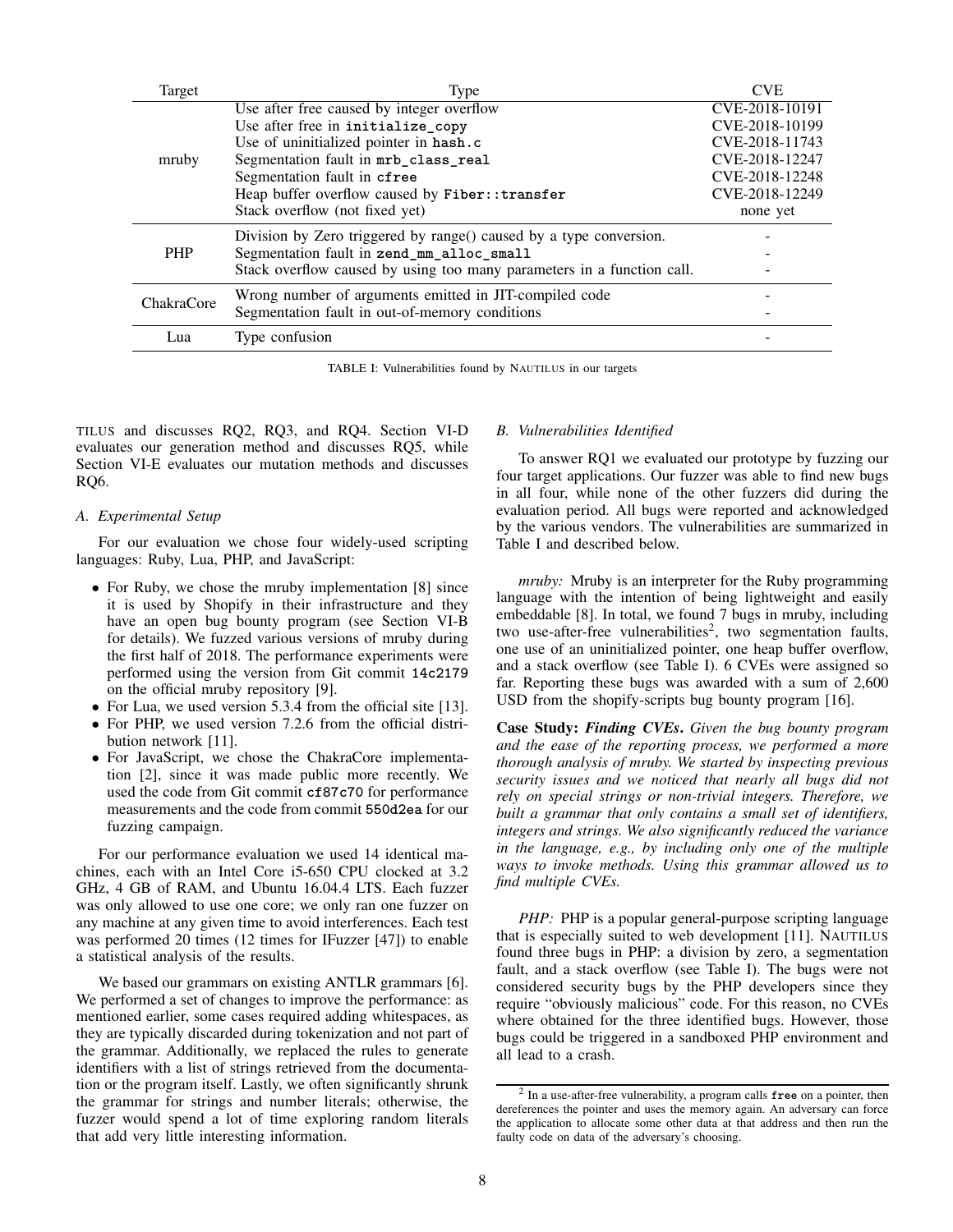<span id="page-8-2"></span>

| Target     | <b>Baseline</b><br>Coverage | Fuzzer                                                             | Mean                             | Median                              | <b>Median New</b><br><b>Coverage Found</b>             | Std<br>Deviation                                 | <b>Skewness</b>                    | Kurtosis                           |
|------------|-----------------------------|--------------------------------------------------------------------|----------------------------------|-------------------------------------|--------------------------------------------------------|--------------------------------------------------|------------------------------------|------------------------------------|
| ChakraCore | 14.7%                       | <b>NAUTILUS</b><br>NAUTILUS - No Feedback<br>AFL<br><b>IFuzzer</b> | 34.0%<br>18.6%<br>15.8%<br>15.9% | 34.1%<br>$18.5\%$<br>15.8%<br>16.0% | $19.4$ pp<br>3.8 <sub>pp</sub><br>$1.1$ pp<br>$1.3$ pp | $0.60$ pp<br>$0.24$ pp<br>$0.27$ pp<br>$0.20$ pp | $-0.29$<br>1.42<br>0.10<br>$-1.08$ | $-0.44$<br>0.53<br>$-0.58$<br>0.35 |
| mruby      | 25.7%                       | <b>NAUTILUS</b><br>NAUTILUS - No Feedback<br>AFL                   | 53.7%<br>37.7%<br>28.0%          | 53.8%<br>37.8%<br>27.6%             | $28.1$ pp<br>$12.1$ pp<br>1.9 <sub>pp</sub>            | $1.60$ pp<br>$0.34$ pp<br>$1.28$ pp              | $-0.16$<br>$-0.81$<br>2.36         | $-0.38$<br>$-1.01$<br>4.20         |
| <b>PHP</b> | 2.2%                        | <b>NAUTILUS</b><br>NAUTILUS - No Feedback<br>AFL                   | 11.7%<br>6.1%<br>2.2%            | 12.3%<br>6.1%<br>2.2%               | 10.0 <sub>pp</sub><br>3.9 <sub>pp</sub><br>$0.0$ pp    | $2.17$ pp<br>$0.09$ pp<br>$0.00$ pp              | $-0.65$<br>0.08<br>$-1.40$         | $-0.43$<br>$-1.69$<br>0.61         |
| Lua        | 39.4%                       | <b>NAUTILUS</b><br><b>NAUTILUS - No Feedback</b><br>AFL            | 66.7%<br>47.9%<br>54.4%          | 66.6%<br>47.8%<br>54.6%             | $27.2$ pp<br>8.4 pp<br>$15.2$ pp                       | $1.33$ pp<br>$1.02$ pp<br>$0.54$ pp              | $-0.11$<br>0.11<br>$-1.80$         | $-0.72$<br>$-1.80$<br>2.42         |

TABLE II: Statistics about branch coverage. The new coverage found is the additional coverage that was found by the fuzzer w.r.t. the initial corpus. "pp" stands for "percentage points". Note: AFL was able to find some coverage on PHP, but the results round to zero.

*ChakraCore:* ChakraCore is the JavaScript engine used by the web browser Edge [\[2\]](#page-13-11). Our fuzzer identified two bugs in ChakraCore: one bug in the Just In Time (JIT) compiler where the wrong number of arguments were emitted for a function call, and a segmentation fault caused by out of memory conditions. The bug only affected the Linux branch of ChakraCore, and therefore was not eligible for a bug bounty.

*Lua:* Lua is a lightweight, embeddable scripting language [\[13\]](#page-13-9). NAUTILUS identified a bug caused by a type confusion, which causes a crash in Lua. The issue was reported to the Lua mailing list. Our example input relies on a debug feature, therefore the bug was not considered a security issue.

## <span id="page-8-0"></span>*C. Evaluation Against Other State-of-the-art Fuzzers*

To answer [RQ2,](#page-6-3) we ran our tool NAUTILUS and other state-of-the-art fuzzers on the four targets mentioned in Section [VI-B](#page-7-0) over multiple runs with identical durations. To measure how much of an application's code was tested by the fuzzer we use *branch coverage*, i.e., the percentage of branches of the applications that were executed at least once during the fuzzing run. A fuzzer which achieves a high code coverage can often also identify more bugs, since it executes more possibly faulty code.

In order to evaluate our approach, we compared to two state-of-the-art fuzzers using different approaches, namely, AFL [\[19\]](#page-13-3) for feedback-directed fuzzing and IFuzzer [\[47\]](#page-14-1) for grammar-based fuzzing. Since IFuzzer is not as flexible as AFL and NAUTILUS and only supports JavaScript, we only tested it on ChakraCore. We provided AFL with a dictionary containing the same strings we used for the NAUTILUS grammars. Moreover, for each target, we generated 1000 inputs from the grammar, and provided them as a seed corpus. We chose to run AFL with the generated inputs after we verified this corpus lets AFL discover significantly more code than 10 hand-picked examples containing real-world code. We also provided the same corpus to IFuzzer. We used the *naive generation* mode on NAUTILUS, AFL version 2.52b, and IFuzzer from commit **8debd78**. We ran each configuration of fuzzer and target 20 times for 24 hours each.

To avoid relying on the different internal reporting methods of the fuzzers, we configured them to save all interesting inputs as files<sup>[3](#page-8-1)</sup> and we measured the branch coverage using standard code coverage tools, namely GCOV [\[4\]](#page-13-13) and Clang's Sourcebased Code Coverage [\[3\]](#page-13-14).

The results of our experiments are summarized in Table [II](#page-8-2) and displayed in Figure [3.](#page-9-0) The baseline denotes the coverage that was found by our generated corpus itself with no fuzzer interaction. NAUTILUS is able to find significantly higher amounts of additional coverage: while AFL and IFuzzer find between 0 and 1.9 percentage points of additional coverage on ChakraCore, mruby and PHP, NAUTILUS discovers between 10.0 and 28.1 percentage points of additional coverage. For Lua, AFL discovers 15.2 additional percentage points, while NAUTILUS discovers 27.2 additional percentage points. As we provide AFL with a good dictionary and an extensive corpus of cases to learn from, we consider this setup as a very strong baseline and a significant bar to meet. This is also evident by the fact that, even though IFuzzer is based on a good grammar, it barely exceeds the performance of AFL.

We performed a Mann-Whitney U test as recommended by Arcui et al. [\[21\]](#page-14-16) to ensure statistical significance and we report the results in Table [III.](#page-9-1) In all cases, our worst run was better than the best run of all other tools. Due to this, the p-Values obtained by the U test are extremely small, and we can exclude the possibility that the observed differences are the result of random chance. All statistics were computed using the Python scipy [\[38\]](#page-14-17) and numpy [\[40\]](#page-14-18) libraries.

To address the relative merit of grammar-based input generation [\(RQ3\)](#page-6-4) and feedback-directed fuzzing [\(RQ4\)](#page-6-5) we disabled the coverage feedback mechanism in NAUTILUS and we ran it in the same environment as the full version. This experiment is meant to prove that the combination of feedback and grammar fuzzing does indeed create a significant performance advantage, everything else being equal (performance of the implementation and grammars). We consider this experiment as a proxy to evaluate fuzzers such as Peach [\[10\]](#page-13-15) or Sulley

<span id="page-8-1"></span><sup>&</sup>lt;sup>3</sup>Since IFuzzer does not support saving input cases, we modified it slightly to add this functionality.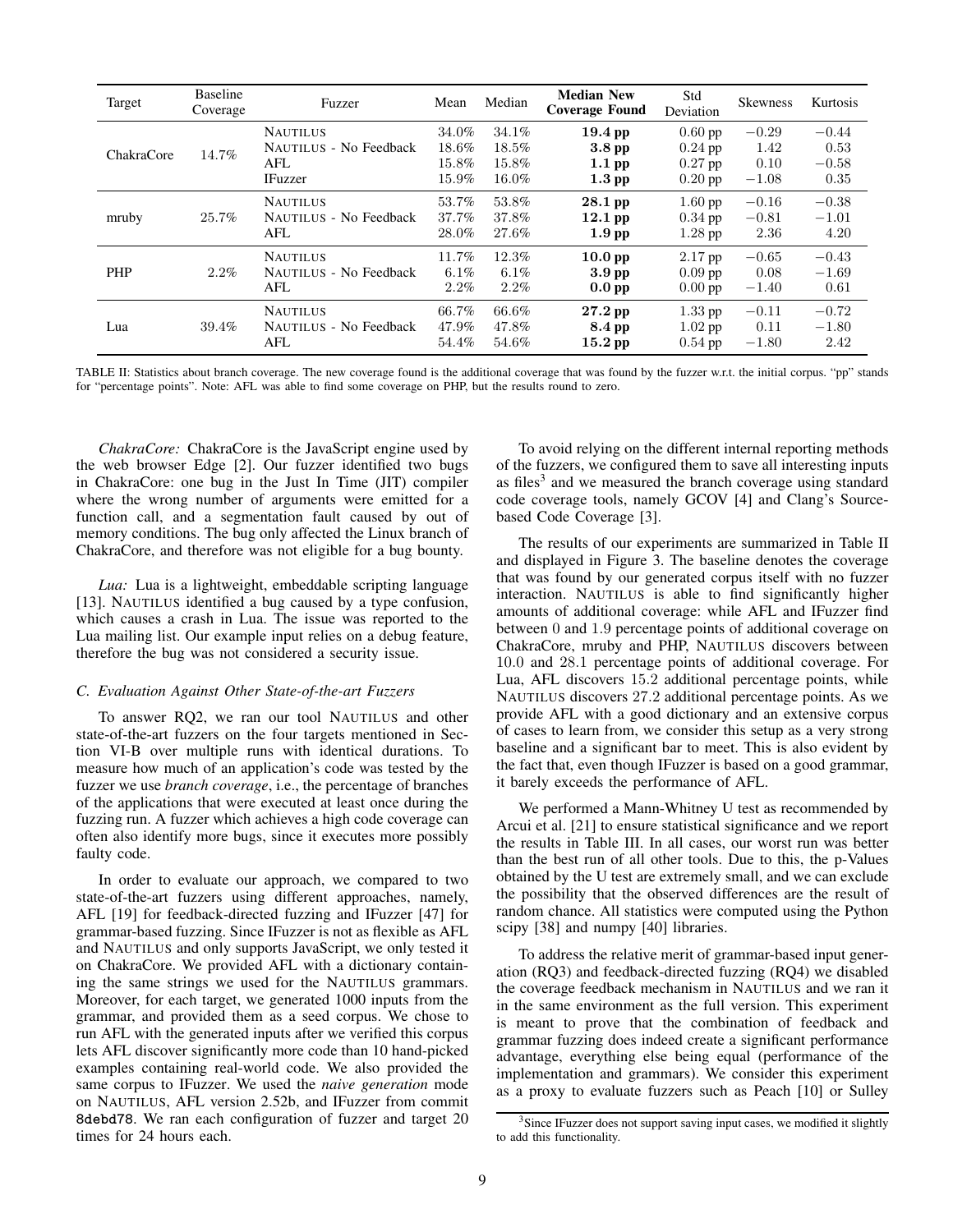<span id="page-9-0"></span>

Fig. 3: Branch coverage generated by our corpus of 1000 generated inputs *(Baseline)* and by the different fuzzers over 20 runs of 24 hours each.

<span id="page-9-1"></span>

| Experiment               | Effect size<br>$(\Delta = \bar{A} - \bar{B})$ | p-Value<br>$(x10^{-6})$ |
|--------------------------|-----------------------------------------------|-------------------------|
| ChakraCore (vs. AFL)     | 18.3 pp                                       | 0.033                   |
| ChakraCore (vs. IFuzzer) | 18.1 pp                                       | 1.6                     |
| mruby (vs. AFL)          | 26.2 pp                                       | 0.033                   |
| PHP (vs. AFL)            | $10.0$ pp                                     | 0.017                   |
| Lua (vs. AFL)            | $12.0$ pp                                     | 0.033                   |

TABLE III: Confirmatory data analysis of our experiments. The effect size is the difference of the medians in percentage points. Due to storage requirements, we only performed 12 runs for IFuzzer, hence the slightly higher p-Value. In the case of PHP, AFL generated the exact same coverage multiple times, which explains the slight change in the p-Value compared to the other configurations. In all cases the effect size is relevant and the changes are highly significant: the p-Value is about ten thousand times smaller than the usual bound of  $p < 0.05$ .

[\[17\]](#page-13-2). We could not directly evaluate these tools since they need manually written generators instead of grammars.

The results can be seen in Figure [4](#page-10-2) as well as Table [II](#page-8-2) (labeled *No feedback*). In all cases, we observed that using a purely generational grammar fuzzer resulted in significant coverage increases over AFL.

As expected, blind grammar fuzzing improves upon the mutational fuzzing performed by AFL (In the case of mruby, by more than one order of magnitude), even when a large number of seeds is given. This shows that grammar fuzzing remains highly relevant even after AFL and related tools have been published [\(RQ3\)](#page-6-4). Yet, adding feedback to the grammar fuzzing approach results in even greater improvements: In all cases we found more than twice as many new branches than the blind grammar fuzzer. Therefore, we conclude that adding feedback to grammar fuzzing is a very important step to improve the performance of fuzzing [\(RQ4\)](#page-6-5).

Case Study: *Feedback Grammar Fuzzing*. *When fuzzing mruby,* NAUTILUS *automatically learned the following interesting code fragment:* **ObjectSpace.each{|a| a.method(...) }** *It allows the fuzzer to test a method call on any object in existence. This greatly amplifies the chance of finding the right receiver for a method. Any time the fuzzer guesses a correct method name, this construct immediately produces new coverage. Then the fuzzer can incrementally learn how to construct valid arguments to this specific call. Lastly, if the fuzzer needs a specific receiver object, it only has to create the object somewhere in the input, as any object will receive the method call. An AFL-style fuzzer is not able to make use of this. It is not able to construct*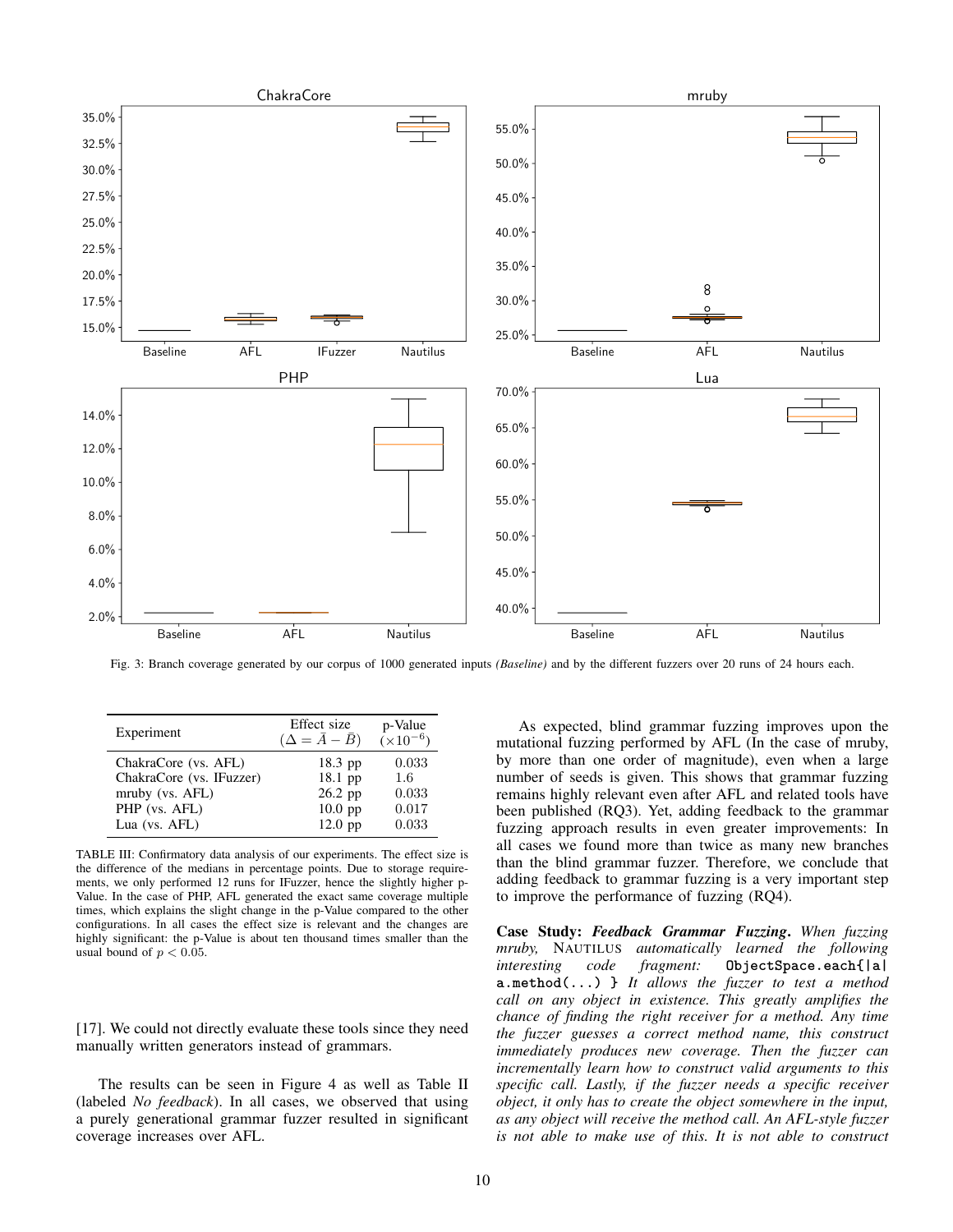<span id="page-10-2"></span>

Fig. 4: Branch coverage generated by our corpus *(Baseline)* and by different configurations of NAUTILUS.

*complex arguments for the call, even if a set of valid method names is given as a dictionary. A blind grammar fuzzer is unable to reliably produce this gadget with an interesting call inside.* NAUTILUS *used this gadget to find two CVE's that would have been exceedingly hard to find using either blind grammar fuzzing or AFL-style fuzzing without a proper grammar.*

#### <span id="page-10-0"></span>*D. Evaluation of Generation Methods*

To analyze our generation methods and answer [RQ5,](#page-6-6) we analyzed the performance of NAUTILUS using naive and uniform generation (see Section [IV-A\)](#page-3-4), using the same configuration as in Section [VI-C.](#page-8-0) Figure [4](#page-10-2) shows the difference between the naive generation and the uniform generation methods.

The results are very similar. The naive generation achieves very similar results for ChakraCore and mruby; it performs slightly better on PHP, while it performs significantly worse on Lua. This proves that the naive generation method, when combined with the simple duplicate filter, performs very similarly to the more complex uniform generation, making the additional complexity of the latter unnecessary.

#### <span id="page-10-1"></span>*E. Evaluation of Mutation Methods*

To answer [RQ6](#page-6-7) and to analyze the efficacy of the different mutation methods, our fuzzer keeps a counter for each mutation method, the minimization methods, and the generation. These counters are increased if the corresponding method created an input that found a new code path. Note that counters will only be increased by one, regardless of the amount of new transitions discovered by any specific input. Using the same configuration of Section [VI-C](#page-8-0) (using coverage feedback) our fuzzer was run on each of the four targets. Figure [6](#page-11-0) shows the values of those counters at the end of each run.

Additionally, we evaluated the usefulness of the various methods by computing the relative contribution of each method over the 24 hours of each run. Due to the diminishing number of new paths after the initial part of each run, we collected the data in differently-sized bins: 1-minute bins for the first 16 minutes, 2-minute bins until 30 minutes from the beginning, 3-minute bins until 1 hour from the beginning, 5-minute bins until the 3 hour mark, 10-minute bins until the 6 hour mark, then 20-minute bins until the end. The result is shown in Figure [5.](#page-11-1) It can be seen that splicing becomes more and more relevant over time, as the basic mutation methods slowly fail to produce more semantically valid inputs. Eventually splicing of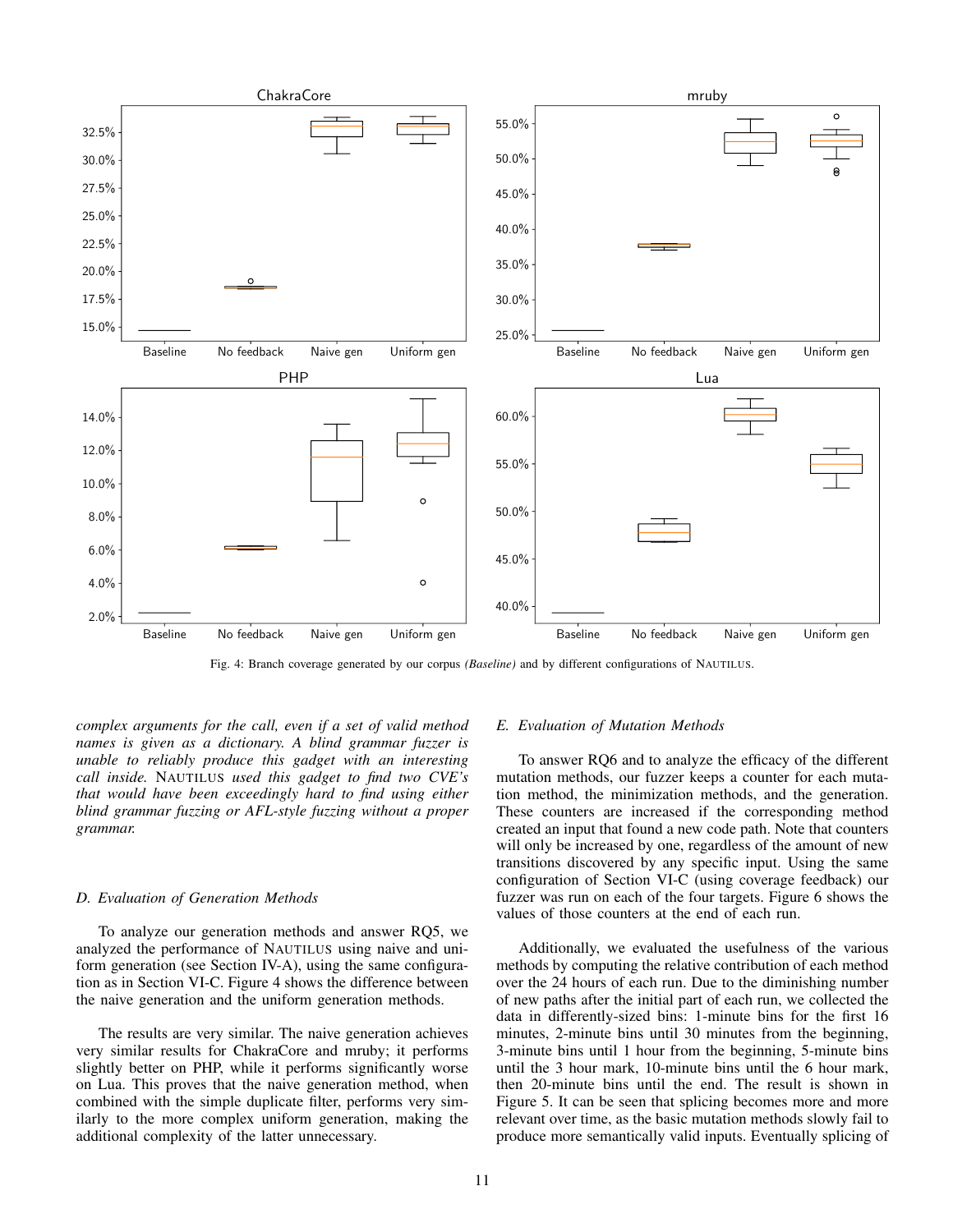<span id="page-11-1"></span>

Fig. 5: Percentage of identified new paths for each mutation method, over 20 runs on each target.

<span id="page-11-0"></span>

Fig. 6: Inputs that triggered new transitions for each target, grouped by generation/mutation method, for four specific runs.

interesting code fragments becomes by far the most effective mutation technique.

A similar behavior can be observed for the rules mutation. This mutation is only used after the minimization is done, and therefore it starts finding new paths only later in the fuzzing process. The generation and minimization methods find many new paths at the beginning, but after a couple of hours the splicing and random mutation make up more than 50% of the new identified paths. The Random Recursive Mutation finds less paths than the other mutations, but it finds paths that no other of our mutation methods can find: the PHP stack overflow vulnerability and two vulnerabilities of mruby (CVE-2018-10191 and CVE-2018-12248) have been found only by the Random Recursive Mutation.

# VII. RELATED WORK

In the following, we discuss fuzzing approaches based on mutation or generation, where the latter are conceptually closer to NAUTILUS. Hence, we explain commonalities and differences of generation-based approaches in more detail. Table [IV](#page-12-0) provides an overview of characteristics of most relevant existing approaches.

## *A. Mutation-Based Approaches*

Mutation-based fuzzing has been a popular way to quickly find bugs, especially in input parsing. In contrast to generationbased fuzzing, only a test corpus is needed. Many of these approaches are based on AFL [\[18\]](#page-13-0), a fuzzer that, while also supporting brute force, leverages genetic input mutation, guided by unique code coverage (counting only yet unseen execution paths). AFL is still popular, as it continues to beat competing fuzzers because of its sheer analysis cycle speed. However, it lacks syntactic insight for input generation, thus, paths guarded by complex syntactic or semantic checks remain unexplored. This is what other approaches try to solve by adding an interacting module with higher syntactic insight. Taint-based fuzzers like BuzzFuzz [\[29\]](#page-14-5) or TaintScope [\[50\]](#page-14-7) try to increase insight by leveraging taint tracing to map input bytes to function arguments or branch checks [\[24\]](#page-14-3), [\[29\]](#page-14-5), [\[43\]](#page-14-6), [\[50\]](#page-14-7). This allows them to reduce input bytes that need to be mutated. However, taint-based mutations may still be syntactically (and even worse semantically) incorrect. NAUTILUS instead generates syntactically and semantically correct inputs. Instead of using (only) a taint-based companion module, there are also approaches that leverage computation-intensive symbolic execution that relies on constraint solving [\[22\]](#page-14-19), [\[31\]](#page-14-9), [\[32\]](#page-14-10). Because of its complexity, many approaches use symbolic execution only if is inevitable. For example, Dowser [\[35\]](#page-14-20) only concentrates on interesting regions, i.e. loops with complex array accesses, and uses dynamic taint analysis to trace input

<span id="page-11-2"></span><sup>4</sup>Skyfire is not an actual fuzzer, only a seed generator.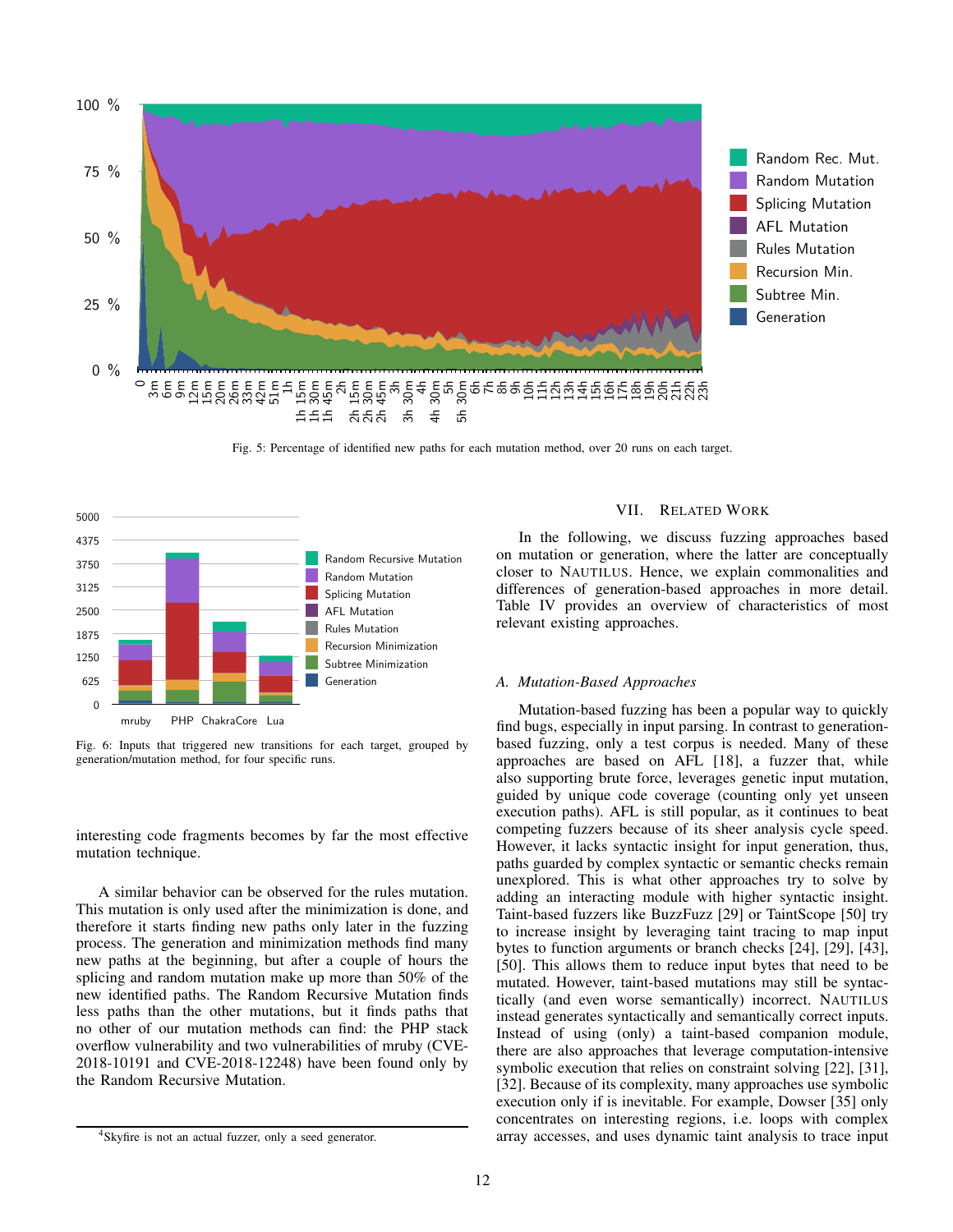<span id="page-12-0"></span>

| Fuzzer          | Input Generation    | Guided<br>Fuzzing | Works w/o<br>corpus | <b>Bypasses</b><br>input parsing | <b>Bypasses</b><br>semantic checks | Generally<br>applicable |
|-----------------|---------------------|-------------------|---------------------|----------------------------------|------------------------------------|-------------------------|
| Radamsa         | Corpus              |                   |                     |                                  |                                    |                         |
| AFL             | <b>Mutation</b>     |                   |                     |                                  |                                    |                         |
| <b>CSmith</b>   | CFG                 | x                 |                     |                                  |                                    |                         |
| LangFuzz        | Generation (corpus) | X                 |                     |                                  |                                    |                         |
| <b>IFuzzer</b>  | $CFG + Corpus$      | X                 |                     |                                  |                                    |                         |
| Skyfire         | $CFG + Corpus4$     | $\times$          |                     |                                  |                                    |                         |
| <b>NAUTILUS</b> | loose CFG           |                   |                     |                                  |                                    |                         |

TABLE IV: Comparison of important related approaches.

bytes that map to these accesses. These bytes are analyzed symbolically, while bytes are treated as concrete values. Dowser's symbolic analysis is more likely to produce wellformed inputs, however, its limitation to buffer overflows prevents widespread use. In contrast, NAUTILUS can find arbitrary crashes, and can focus on a certain aspect of a program by adjusting the grammar accordingly. Driller combines aspects of all aforementioned mutation-based fuzzing approaches by leveraging dynamic and concolic execution. Driller [\[46\]](#page-14-11) uses directed fuzzing until it is not able to generate new paths. Then, the concrete fuzzing input is passed to the symbolic execution engine that explores new paths that the fuzzer can continue to analyze. In comparison to NAUTILUS, Driller needs expensive symbolic execution to continue, while still not being able to easily generate semantically correct inputs.

## *B. Generation-Based Approaches*

Generation-based fuzzers leverage either a grammar (or model), a corpus, or both to generate highly-structured, syntactically correct input. This is useful to analyze file viewers (like media players), interpreters, compilers, or e.g. XML parsers. While there are several general-purpose generation-based fuzzers [\[10\]](#page-13-15), [\[41\]](#page-14-21), [\[48\]](#page-14-22), many approaches directly target a specific use case: CSmith [\[51\]](#page-14-23) for C, LangFuzz [\[36\]](#page-14-0) and IFuzzer [\[47\]](#page-14-1) for JavaScript interpreters, and many more [\[7\]](#page-13-16), [\[14\]](#page-13-17), [\[20\]](#page-13-18), [\[28\]](#page-14-24), [\[44\]](#page-14-25), [\[45\]](#page-14-26). In contrast, NAUTILUS is versatile and can be used to fuzz any application where the source code is available. In the following, we take a deeper look into important representatives of aforementioned categories.

CSmith [\[51\]](#page-14-23) generates randomized test cases for C compilers based on a grammar. This grammar derives a subset of C programs by randomly applying production rules that avoids undefined/unspecified behavior in the C standard. CSmith, like NAUTILUS, is able to work without a corpus. Yet, it just derives inputs randomly, whereas NAUTILUS uses mutations based on subtrees to generate diverse input that allows a path to be further explored.

Radamsa [\[48\]](#page-14-22) uses corpus to derive a CFG to represent its structure, then generates new inputs derived by this grammar. It also applies mutation to generate more diverse inputs: *global mutations* mutate the CFG, while *point mutations* are applied during input derivation. CFG creation as well as mutation may however introduce semantic errors. NAUTILUS directly leverages grammars that are for example provided by the ANTLR project [\[6\]](#page-13-4), hence, can bypass semantic checks easily. Moreover, subtree mutations ensure that this is always the case.

LangFuzz [\[36\]](#page-14-0) and IFuzzer [\[47\]](#page-14-1) leverage a provided (context-free) language grammar to extract code fragments from a corpus. These code fragments are recombined to new inputs. In contrast to LangFuzz, IFuzzer uses genetic programming with a fitness function (for diversity) to generate more uncommon, but syntactically and semantically valid input. Skyfire [\[49\]](#page-14-2) is a seed generator that uses a grammar and a corpus. The samples from the corpus are parsed (using the grammar) to get selection probabilities for each production rule. Then, low-probability rules are preferably used to derive uncommon seeds. Leaves in seeds' parsing tree representation are then replaced with other terminals that can be generated by the same rule. These seeds can then be used by fuzzers like AFL.

The key aspect of the aforementioned fuzzers is grammarbased recombination of samples to get uncommon, syntactically and hopefully semantically correct input (see again Table [IV](#page-12-0) for an overview). NAUTILUS does not rely on a corpus that may already encode what behavior is interesting. Instead, it generates and recombines inputs guided by coverage feedback. This allows NAUTILUS to make use of its growing internal storage of (mostly) semantically correct inputs to greatly increase the chance of producing new additional inputs that are also semantically correct. In addition, NAUTILUS integrates techniques from mutation-based fuzzing: coverage feedback guides mutation and derivation of inputs. This allows NAUTILUS to find interesting inputs without relying on a corpus.

Additionally, some research has been conducted in the field of automatic grammar generation for fuzzing. Godefroid et al. [\[34\]](#page-14-27) use neural networks to construct PDF grammar partially (limited to non-binary PDF data objects). Another approach by Godefroid et al. [\[30\]](#page-14-28) leverages SMT solvers to generate a grammar. Similarly, Bastani et al. [\[23\]](#page-14-29) implemented a grammar synthesis tool based on an oracle (the target program). Lastly, AUTOGRAM [\[37\]](#page-14-30) automatically learns grammars from Java code, however, the approach does not seem to be adaptable to binary-only targets easily. These techniques might further simplify generation of grammars used in future fuzzing runs.

## VIII. LIMITATIONS

NAUTILUS is significantly faster and more flexible than current alternative approaches, yet it has some limitations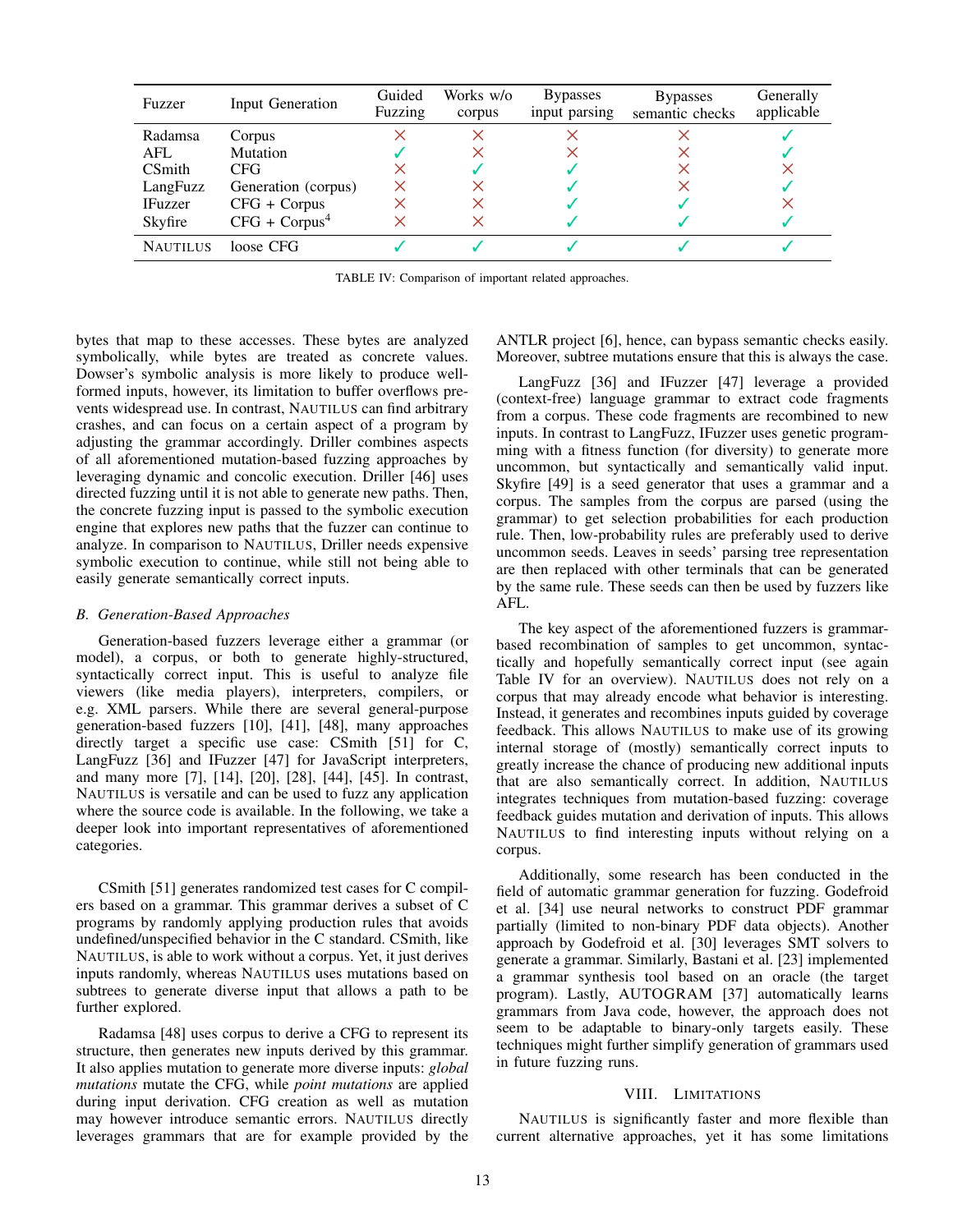that we discuss in the following. Similar to AFL and related tools, it needs source level access to add the instrumentations needed for coverage feedback. However, the methods described themselves could just as easily be implemented on top of Dynamic Binary Instrumentation [\[12\]](#page-13-19), [\[43\]](#page-14-6) or feedback mechanisms based on Intel PT [\[45\]](#page-14-26). Other grammar-based fuzzers typically require both a grammar as well as a set of good inputs that can be parsed with this grammar. NAUTILUS reduces this limitation, but still requires a grammar. Additionally, for maximum efficiency the grammar needs to contain a list of important symbols such as identifiers or class names. Lastly, while the scripting support is a very powerful primitive that can generate a multitude of non-context-free constructs, there are some common features (mostly file offsets) that sometimes require a significant restructuring of the grammar. While these are nontrivial issues, the next section details how they can be fixed using existent techniques.

## IX. FUTURE WORK

To further ease the use of our fuzzer, one could switch the instrumentation-based backend with the AFL-QEMU mode backend. Then even binary targets that use highly structured input languages can be fuzzed effectively. When extending the grammars by important symbols, we manually added the output of the strings utility to the grammar. This step could be easily automated to further reduce the amount of manual work needed. Additionally, the dependence on a grammar can be drastically reduced by techniques that automatically infer a grammar from the program itself such as the tools proposed by Höschel et al. [\[37\]](#page-14-30) or Bastani et al. [\[23\]](#page-14-29), or by using machine learning techniques [\[33\]](#page-14-31). While our scriptable grammars are able to generate any decidable language, some common language features need complex scripts. For example, file offsets are hard to implement as the exact offset of a given substring is typically not known at the time of script execution. Thus, the script for the start rule needs to manually compute all offsets. Adding support for labels would probably ease the process of writing grammars for binary file formats. There are also interesting research directions that might increase fuzzing efficiency even more. As an example, other generation methods might be developed that perform better than the naive approach.

## X. CONCLUSION

This work confirms that the use of grammars increases the effectiveness of fuzzing programs that interpret complex input. Combining grammar fuzzing with the use of instrumentation feedback improves the fuzzing process even more. Typically, adding feedback to grammar-based fuzzing increases the code coverage by at least a factor of two for our four targets: mruby, PHP, Lua, and ChakraCore. When comparing against tools not based on grammars, such as AFL, that only employ feedback driven fuzzing, the improvements over the seed corpus are even more drastic: In many cases we find more than ten times as much new coverage. Our results show that it is the combination of grammars and instrumentation that leads to this significantly increase in performance. This combination allows the fuzzer to automatically identify and recombine semantically valid fragments of code to drastically increase the performance. Additionally, we were found and reported thirteen new bugs in those four targets and received 2,600 USD in bug bounties.

#### ACKNOWLEDGMENTS

This work was supported by Intel as part of the Intel Collaborative Research Institute "Collaborative Autonomous & Resilient Systems" (ICRI-CARS). This work was co-funded by the DFG (projects P3 and S2 within CRC 1119 CROSSING, and HWSec), by the German Federal Ministry of Education and Research (BMBF, projects HWSec and iBlockchain) and the Hessen State Ministry for Higher Education, Research and the Arts (HMWK) within CRISP. The research leading to these results has received funding from the European Union's Horizon 2020 Research and Innovation Programme under Grant Agreement No. 786669. The content of this document reflect the views only of their authors. The European Commission/Research Executive Agency are not responsible for any use that may be made of the information it contains. Finally, we would like to thank Joel Frank for his valuable feedback.

#### **REFERENCES**

- <span id="page-13-6"></span>[1] About the antlr parser generator [online]. [http://www.antlr.org/](http://www.antlr.org/about.html) [about.html](http://www.antlr.org/about.html). Accessed: 2018-04-17.
- <span id="page-13-11"></span>[2] Chakracore is the core part of the chakra javascript engine that powers microsoft edge [online]. [https://github.com/Microsoft/](https://github.com/Microsoft/ChakraCore) [ChakraCore](https://github.com/Microsoft/ChakraCore). Accessed: 2018-06-13.
- <span id="page-13-14"></span>[3] Clang's source-base code coverage [online]. [http:](http://releases.llvm.org/6.0.0/tools/clang/docs/SourceBasedCodeCoverage.html) [//releases.llvm.org/6.0.0/tools/clang/docs/](http://releases.llvm.org/6.0.0/tools/clang/docs/SourceBasedCodeCoverage.html) [SourceBasedCodeCoverage.html](http://releases.llvm.org/6.0.0/tools/clang/docs/SourceBasedCodeCoverage.html). Accessed: 2018-07-11.
- <span id="page-13-13"></span>gcov [online]. [https://gcc.gnu.org/onlinedocs/gcc/Gcov.](https://gcc.gnu.org/onlinedocs/gcc/Gcov.html) [html](https://gcc.gnu.org/onlinedocs/gcc/Gcov.html). Accessed: 2018-07-11.
- <span id="page-13-1"></span>[5] gramfuzz is a grammar-based fuzzer that lets one define complex grammars to generate text and binary data formats. [online]. [https:](https://github.com/d0c-s4vage/gramfuzz) [//github.com/d0c-s4vage/gramfuzz](https://github.com/d0c-s4vage/gramfuzz). Accessed: 2018-06-11.
- <span id="page-13-4"></span>[6] Grammars written for antlr v4 [online]. [https://github.com/](https://github.com/antlr/grammars-v4) [antlr/grammars-v4](https://github.com/antlr/grammars-v4). Accessed: 2018-04-17.
- <span id="page-13-16"></span>[7] mangleme. Accessed: 2018-08-03.
- <span id="page-13-7"></span>[8] mruby. <http://mruby.org>. Accessed: 2018-06-13.
- <span id="page-13-8"></span>[9] mruby/mruby: Lightweight ruby [online]. [https://github.com/](https://github.com/mruby/mruby) [mruby/mruby](https://github.com/mruby/mruby). Accessed: 2018-06-13.
- <span id="page-13-15"></span>[10] Peach fuzzer: Discover unknown vulnerabilities. [online]. [https://](https://www.peach.tech/) [www.peach.tech/](https://www.peach.tech/). Accessed: 2018-07-10.
- <span id="page-13-10"></span>[11] Php: Hypertext preprocessor [online]. <http://php.net/>. Accessed: 2018-06-13.
- <span id="page-13-19"></span>[12] Pin - a dynamic binary instrumentation tool [online]. [https://software.intel.com/en-us/articles/](https://software.intel.com/en-us/articles/pin-a-dynamic-binary-instrumentation-tool) [pin-a-dynamic-binary-instrumentation-tool](https://software.intel.com/en-us/articles/pin-a-dynamic-binary-instrumentation-tool). Accessed: 2018-07-03.
- <span id="page-13-9"></span>[13] The programming language lua [online]. <https://www.lua.org/>. Accessed: 2018-06-13.
- <span id="page-13-17"></span>[14] PROTOS. <http://www.ee.oulu.fi/research/ouspg/protos>. Accessed: 2018-08-03.
- <span id="page-13-5"></span>[15] Security oriented fuzzer with powerful analysis options. [https://](https://github.com/google/honggfuzz) [github.com/google/honggfuzz](https://github.com/google/honggfuzz). Accessed: 2018-08-07.
- <span id="page-13-12"></span>[16] shopify-scripts: Bug bounty program on hackerone. [https://](https://hackerone.com/shopify-scripts/) [hackerone.com/shopify-scripts/](https://hackerone.com/shopify-scripts/). Accessed: 2018-06-13.
- <span id="page-13-2"></span>[17] Sulley: A pure-python fully automated and unattended fuzzing framework. [online]. <https://github.com/OpenRCE/sulley>. Accessed: 2018-06-11.
- <span id="page-13-0"></span>[18] Technical "whitepaper" for afl-fuzz [online]. [http://lcamtuf.](http://lcamtuf.coredump.cx/afl/technical_details.txt) [coredump.cx/afl/technical\\_details.txt](http://lcamtuf.coredump.cx/afl/technical_details.txt). Accessed: 2018-06- 12.
- <span id="page-13-3"></span>[19] *american fuzzy loop*. https://github.com/mirrorer/afl, 2017.
- <span id="page-13-18"></span>[20] *syzkaller: Linux syscall fuzzer.* https://github.com/google/syzkaller, 2017.